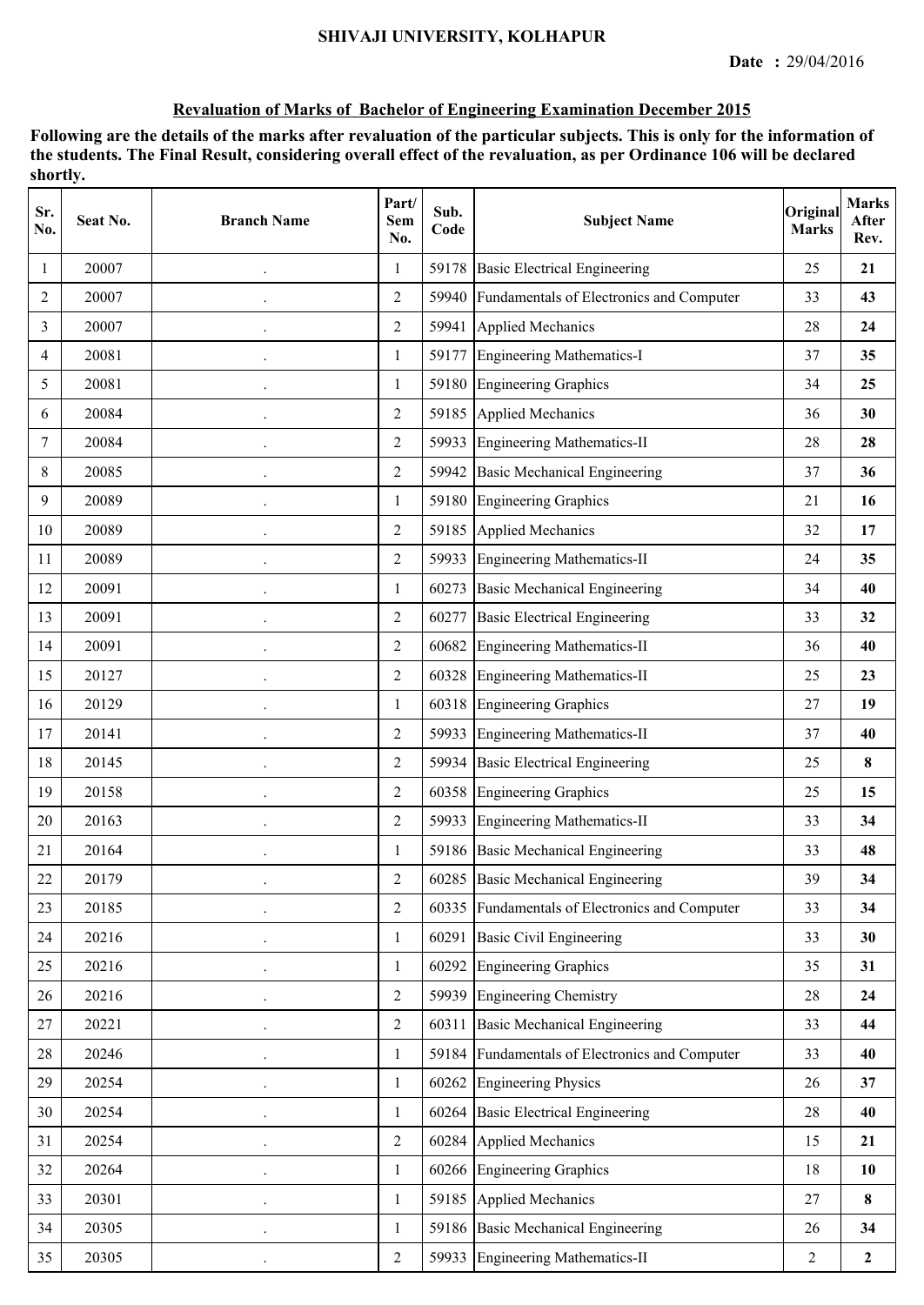| Sr.<br>No. | Seat No. | <b>Branch Name</b> | Part/<br>Sem<br>No. | Sub.<br>Code | <b>Subject Name</b>                                | Original<br><b>Marks</b> | <b>Marks</b><br>After<br>Rev. |
|------------|----------|--------------------|---------------------|--------------|----------------------------------------------------|--------------------------|-------------------------------|
| 36         | 20314    |                    | 1                   | 60266        | <b>Engineering Graphics</b>                        | 29                       | 16                            |
| 37         | 20335    |                    | 1                   | 60544        | <b>Engineering Graphics</b>                        | 9                        | 12                            |
| 38         | 20338    |                    | $\overline{2}$      | 60642        | <b>Engineering Graphics</b>                        | 29                       | 41                            |
| 39         | 20353    |                    | $\overline{2}$      |              | 59941 Applied Mechanics                            | 16                       | 21                            |
| 40         | 20354    |                    | 1                   |              | 59180 Engineering Graphics                         | 30                       | 26                            |
| 41         | 20355    |                    | 1                   |              | 59180 Engineering Graphics                         | 24                       | 25                            |
| 42         | 20367    |                    | $\overline{2}$      | 60447        | <b>Basic Electrical Engineering</b>                | 34                       | 34                            |
| 43         | 20380    |                    | $\overline{2}$      | 60555        | Engineering Mathematics-II                         | 37                       | 26                            |
| 44         | 20380    |                    | $\overline{2}$      | 60557        | <b>Basic Civil Engineering</b>                     | 33                       | 32                            |
| 45         | 20382    |                    | 1                   | 59180        | <b>Engineering Graphics</b>                        | 32                       | 32                            |
| 46         | 20383    |                    | $\mathbf{1}$        | 59180        | <b>Engineering Graphics</b>                        | 20                       | 27                            |
| 47         | 20446    |                    | $\overline{2}$      | 60279        | <b>Engineering Graphics</b>                        | 38                       | 24                            |
| 48         | 20498    |                    | $\overline{2}$      | 60682        | Engineering Mathematics-II                         | 12                       | 16                            |
| 49         | 20528    |                    | 1                   | 60549        | Fundamentals of Electronics and Computer           | 33                       | 40                            |
| 50         | 20559    |                    | $\overline{2}$      | 60558        | <b>Engineering Graphics</b>                        | 22                       | 23                            |
| 51         | 20575    |                    | 2                   | 60507        | Fundamentals of Electronics and Computer           | 36                       | 43                            |
| 52         | 20577    |                    | 1                   | 60495        | <b>Basic Mechanical Engineering</b>                | 25                       | 44                            |
| 53         | 20619    |                    | 1                   | 59185        | <b>Applied Mechanics</b>                           | 8                        | 18                            |
| 54         | 20630    |                    | $\overline{2}$      | 59942        | <b>Basic Mechanical Engineering</b>                | 34                       | 46                            |
| 55         | 20634    |                    | $\overline{2}$      | 41413        | <b>BASIC ELECTRICAL ENGINEERING</b>                | 34                       | 36                            |
| 56         | 20637    |                    | $\overline{2}$      |              | 59933 Engineering Mathematics-II                   | 29                       | 13                            |
| 57         | 20665    |                    |                     |              | 60318 Engineering Graphics                         | 29                       | 20                            |
| 58         | 20697    |                    | $\overline{2}$      |              | 59185 Applied Mechanics                            | 25                       | 27                            |
| 59         | 20711    |                    | 1                   | 59933        | Fundamentals of Electronics and Computer           | 19                       | 29                            |
| 60         | 20725    |                    | $\overline{2}$      |              | 59936 Engineering Graphics                         | 31                       | 24                            |
| 61         | 20777    |                    | $\overline{2}$      |              | 63524 BASIC ELECTRICAL ENGINEERING                 | 22                       | 29                            |
| 62         | 20783    |                    | $\mathbf{1}$        |              | 40990 Engineering Graphics                         | 29                       | 17                            |
| 63         | 20788    |                    | $\overline{3}$      |              | 63474 Machine Drawing                              | 28                       | 29                            |
| 64         | 20789    |                    | 3                   |              | 63474 Machine Drawing                              | 36                       | 26                            |
| 65         | 20793    |                    | $\mathbf{1}$        | 63479        | <b>Basic Electrical Engineering</b>                | 17                       | 48                            |
| 66         | 20797    |                    | $\mathbf{1}$        | 60434        | <b>Basic Electrical Engineering</b>                | 33                       | 29                            |
| 67         | 20799    |                    | 1                   | 63422        | Basic Electronics and Computer Programming in<br>С | 16                       | 31                            |
| 68         | 20810    |                    | $\overline{3}$      | 63512        | <b>Discrete Mathematical Structures</b>            | 33                       | 48                            |
| 69         | 20825    |                    | $\mathbf{1}$        |              | 59184 Fundamentals of Electronics and Computer     | 32                       | 33                            |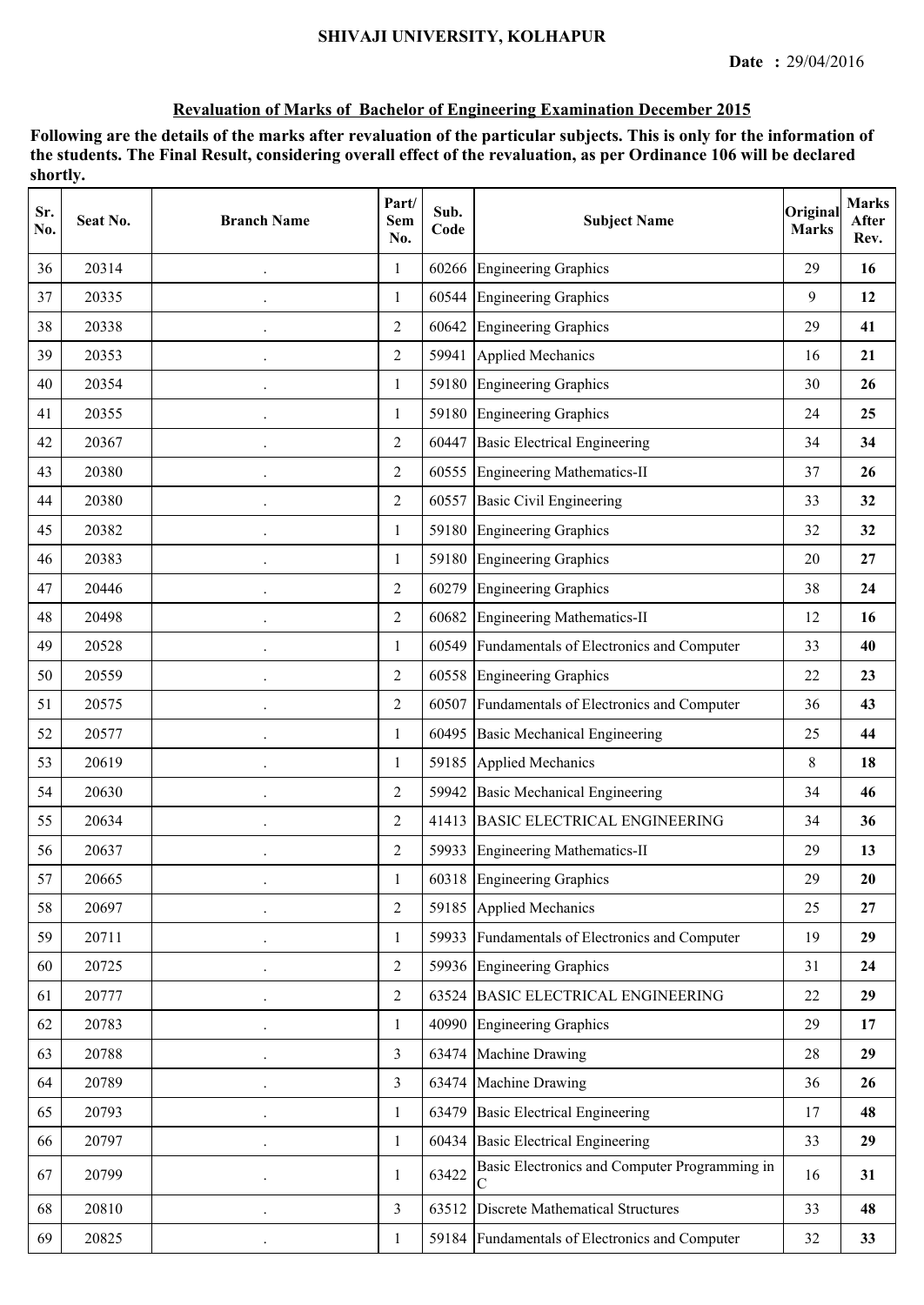| Sr.<br>No. | Seat No. | <b>Branch Name</b> | Part/<br>Sem<br>No. | Sub.<br>Code | <b>Subject Name</b>                                | Original<br><b>Marks</b> | <b>Marks</b><br>After<br>Rev. |
|------------|----------|--------------------|---------------------|--------------|----------------------------------------------------|--------------------------|-------------------------------|
| 70         | 20833    |                    | 3                   | 63342        | Building Constructions & Materials                 | 35                       | 35                            |
| 71         | 20836    |                    | 1                   | 40906        | Basic Electronics and Computer Programming in      | 29                       | 40                            |
| 72         | 20839    |                    | $\overline{4}$      | 63347        | Fluid Mechanics-II                                 | 29                       | 46                            |
| 73         | 20859    |                    | $\overline{2}$      | 41418        | <b>ENGINEERING MATHEMATICS-II</b>                  | 28                       | 33                            |
| 74         | 20874    |                    | $\overline{2}$      | 60328        | Engineering Mathematics-II                         | 21                       | 27                            |
| 75         | 20878    |                    | $\overline{2}$      | 60331        | <b>Engineering Graphics</b>                        | 32                       | 27                            |
| 76         | 20884    |                    | $\overline{2}$      | 60358        | <b>Engineering Graphics</b>                        | 27                       | 14                            |
| 77         | 20885    |                    | $\overline{2}$      | 59933        | Engineering Mathematics-II                         | 21                       | <b>20</b>                     |
| 78         | 20886    |                    | $\overline{2}$      | 59933        | Engineering Mathematics-II                         | 27                       | 40                            |
| 79         | 20894    |                    | $\overline{2}$      | 60381        | <b>Engineering Mathematics-II</b>                  | 28                       | 35                            |
| 80         | 20909    |                    | $\overline{2}$      |              | 41456 ENGINEERING PHYSICS                          | 21                       | 29                            |
| 81         | 20915    |                    | 1                   |              | 59185 Applied Mechanics                            | 24                       | 14                            |
| 82         | 20915    |                    | $\overline{2}$      | 59933        | <b>ENGINEERING MATHEMATICS-II</b>                  | 6                        | 6                             |
| 83         | 20937    |                    | $\overline{2}$      | 63521        | <b>BASIC ELECTRICAL ENGINEERING</b>                | 20                       | 20                            |
| 84         | 20954    |                    | 1                   |              | 59180 Engineering Graphics                         | 30                       | 40                            |
| 85         | 20992    |                    | 2                   | 59179        | <b>BASIC CIVIL ENGINEERING</b>                     | 28                       | 29                            |
| 86         | 21013    |                    | $\overline{2}$      | 60328        | Engineering Mathematics-II                         | 28                       | 28                            |
| 87         | 21013    |                    | $\overline{2}$      | 60337        | <b>Basic Mechanical Engineering</b>                | 33                       | 53                            |
| 88         | 21020    |                    | $\overline{2}$      |              | 60358 Engineering Graphics                         | 20                       | 14                            |
| 89         | 21035    |                    | 1                   |              | 41036 Engineering Mathematics-I                    | 22                       | 19                            |
| 90         | 21035    |                    | 1                   | 41037        | Applied Mechanics                                  | 18                       | 16                            |
| 91         | 21035    |                    | 2                   |              | 41490 ENGINEERING MATHEMATICS-II                   | 16                       | 18                            |
| 92         | 21061    |                    | 1                   |              | 63338 Engineering Graphics                         | 27                       | 18                            |
| 93         | 21063    |                    | 2                   |              | 59936 Engineering Graphics                         | 29                       | 16                            |
| 94         | 21065    |                    | $\overline{2}$      | 59933        | Engineering Mathematics-II                         | 28                       | 24                            |
| 95         | 21075    |                    | $\overline{2}$      |              | 59933 Engineering Mathematics-II                   | $27\,$                   | 25                            |
| 96         | 21085    | $\bullet$          | $\overline{2}$      |              | 41418 ENGINEERING MATHEMATICS-II                   | 10                       | 8                             |
| 97         | 21087    |                    | $\overline{2}$      | 41421        | <b>BASIC ELECTRICAL ENGINEERING</b>                | 32                       | 33                            |
| 98         | 21090    |                    | $\overline{2}$      |              | 41418 ENGINEERING MATHEMATICS-II                   | 21                       | 13                            |
| 99         | 21092    |                    | $\overline{2}$      |              | 59178 BASIC ELECTRICAL ENGINEERING                 | 32                       | 45                            |
| 100        | 21093    |                    | 1                   | 40967        | Basic Electronics and Computer Programming in<br>C | 32                       | 40                            |
| 101        | 21098    |                    | $\overline{2}$      | 59933        | Engineering Mathematics-II                         | 32                       | 25                            |
| 102        | 21101    |                    | $\overline{2}$      |              | 60328 Engineering Mathematics-II                   | 35                       | 36                            |
| 103        | 21101    | $\bullet$          | $\overline{2}$      |              | 60331 Engineering Graphics                         | 25                       | 21                            |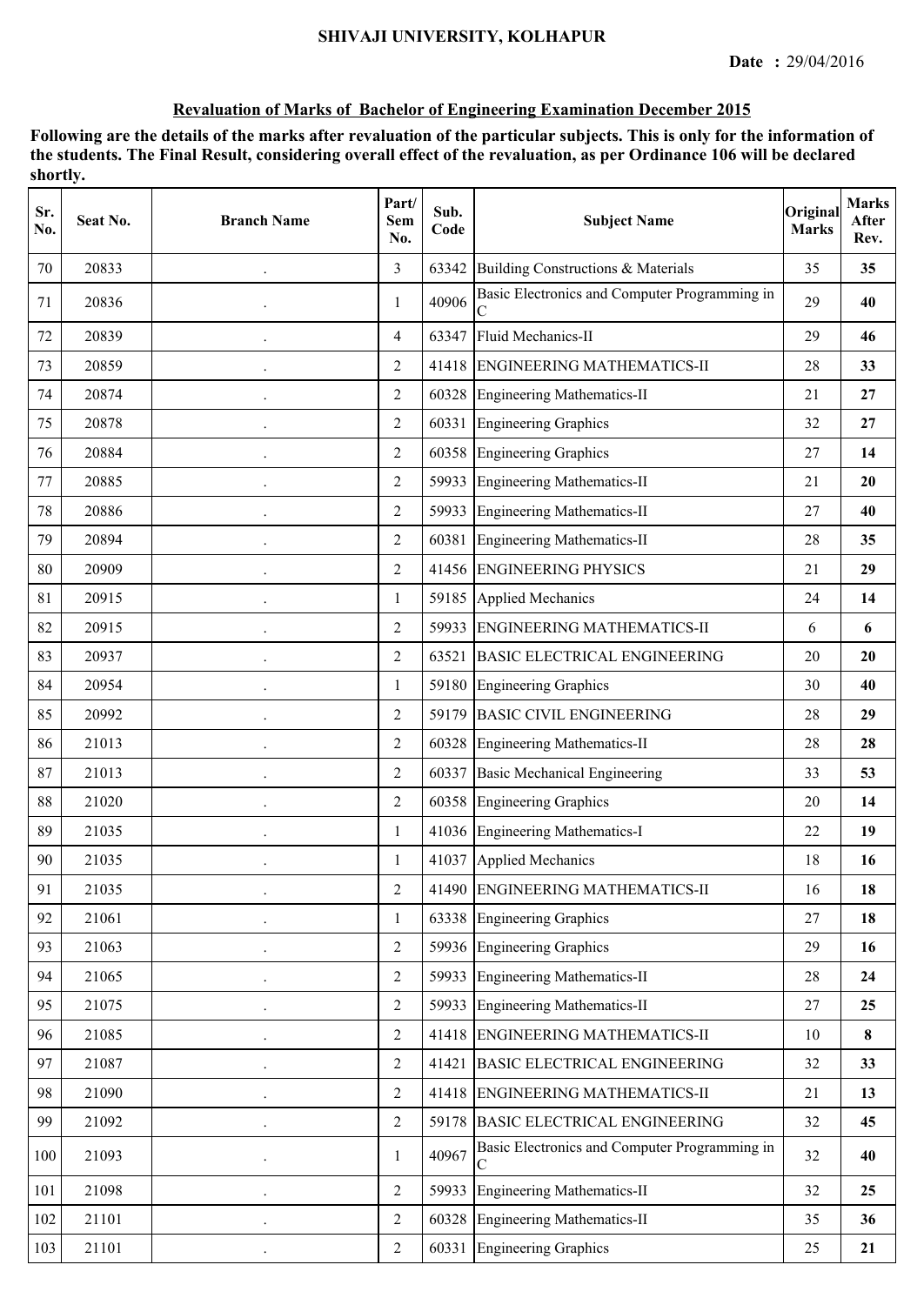| Sr.<br>No. | Seat No. | <b>Branch Name</b>   | Part/<br><b>Sem</b><br>No. | Sub.<br>Code | <b>Subject Name</b>                 | Original<br><b>Marks</b> | <b>Marks</b><br>After<br>Rev. |
|------------|----------|----------------------|----------------------------|--------------|-------------------------------------|--------------------------|-------------------------------|
| 104        | 21106    |                      | 1                          | 63434        | <b>Engineering Graphics</b>         | 21                       | 26                            |
| 105        | 21112    |                      | $\overline{2}$             |              | 60355 Engineering Mathematics-II    | 34                       | 40                            |
| 106        | 21114    |                      | $\mathbf{1}$               |              | 40990 Engineering Graphics          | 22                       | 26                            |
| 107        | 21119    |                      | $\overline{2}$             |              | 60354 Engineering Physics           | 26                       | 46                            |
| 108        | 21119    |                      | 2                          |              | 60356 Basic Electrical Engineering  | 33                       | 40                            |
| 109        | 21123    |                      | $\overline{2}$             | 63533        | <b>Basic Electrical Engineering</b> | 32                       | 43                            |
| 110        | 21126    |                      | 2                          | 59933        | Engineering Mathematics-II          | 26                       | 26                            |
| 111        | 21144    |                      | $\overline{2}$             | 60555        | Engineering Mathematics-II          | 28                       | 27                            |
| 112        | 21147    |                      | $\overline{2}$             | 59933        | Engineering Mathematics-II          | 26                       | 29                            |
| 113        | 21147    |                      | $\overline{2}$             | 59941        | Applied Mechanics                   | 24                       | 36                            |
| 114        | 21153    |                      | $\overline{2}$             |              | 41412 BASIC MECHANICAL ENGINEERING  | 30                       | 34                            |
| 115        | 21156    | $\ddot{\phantom{0}}$ | 3                          |              | 63339 Surveying-I                   | 29                       | 45                            |
| 116        | 21158    |                      | $\overline{2}$             |              | 41410 ENGINEERING MATHEMATICS-II    | 26                       | 25                            |
| 117        | 21158    |                      | $\overline{2}$             | 41413        | <b>BASIC ELECTRICAL ENGINEERING</b> | 26                       | 34                            |
| 118        | 21184    |                      | 3                          | 63350        | Engineering Mathematics-III         | 25                       | 24                            |
| 119        | 21187    |                      | $\overline{2}$             | 60682        | <b>Engineering Mathematics-II</b>   | 31                       | 34                            |
| 120        | 21196    |                      | 2                          | 60284        | Applied Mechanics                   | 22                       | 11                            |
| 121        | 21201    |                      | $\overline{2}$             |              | 60328 Engineering Mathematics-II    | 24                       | 23                            |
| 122        | 21204    | $\bullet$            | $\mathbf{1}$               |              | 60318 Engineering Graphics          | 26                       | 14                            |
| 123        | 21204    |                      | $\overline{2}$             |              | 60328 Engineering Mathematics-II    | 27                       | 29                            |
| 124        | 21217    |                      | 1                          |              | 59185 Applied Mechanics             | 11                       | 10                            |
| 125        | 21217    |                      | $\mathfrak{2}$             |              | 59933 ENGINEERING MATHEMATICS-II    | 18                       | 26                            |
| 126        | 21223    |                      | $\mathbf{1}$               | 59180        | <b>Engineering Graphics</b>         | 27                       | 26                            |
| 127        | 21228    |                      | 1                          | 59177        | Engineering Mathematics-I           | 22                       | 20                            |
| 128        | 21228    |                      | 2                          | 59933        | <b>ENGINEERING MATHEMATICS-II</b>   | 26                       | 40                            |
| 129        | 21231    |                      | $\overline{2}$             | 59178        | <b>Basic Mechanical Engineering</b> | 31                       | 31                            |
| 130        | 21234    | $\ddot{\phantom{0}}$ | $\overline{3}$             | 63423        | <b>SOM &amp;MOC</b>                 | 34                       | 32                            |
| 131        | 21236    |                      | $\overline{2}$             |              | 60447 Basic Electrical Engineering  | 29                       | 40                            |
| 132        | 21245    |                      | $\overline{2}$             |              | 41466 ENGINEERING MATHEMATICS-II    | 28                       | 33                            |
| 133        | 21259    |                      | $\overline{3}$             | 63342        | Building Constructions & Materials  | 39                       | 21                            |
| 134        | 21262    |                      | $\overline{2}$             | 59933        | <b>Engineering Mathematics-II</b>   | 26                       | 21                            |
| 135        | 21275    |                      | $\overline{2}$             | 60277        | <b>Basic Electrical Engineering</b> | 29                       | 28                            |
| 136        | 21281    |                      | $\overline{2}$             | 59933        | Engineering Mathematics-II          | 28                       | 24                            |
| 137        | 21302    |                      | $\overline{2}$             | 60682        | Engineering Mathematics-II          | 29                       | 25                            |
| 138        | 21311    | $\cdot$              | $\mathbf{1}$               |              | 40964 Engineering Mathematics-I     | 28                       | 18                            |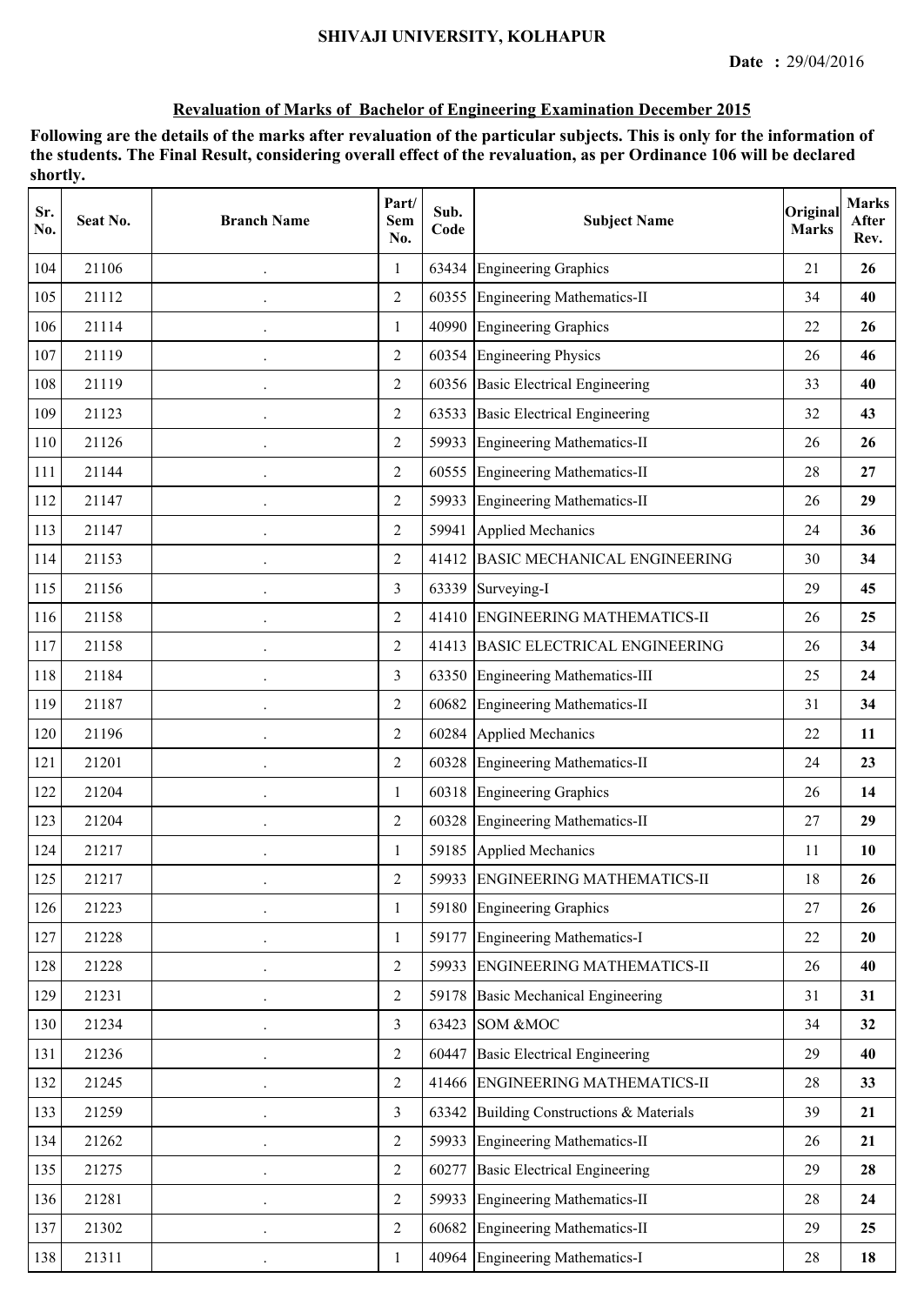| Sr.<br>No. | Seat No. | <b>Branch Name</b>   | Part/<br><b>Sem</b><br>No. | Sub.<br>Code | <b>Subject Name</b>                            | Original<br><b>Marks</b> | <b>Marks</b><br>After<br>Rev. |
|------------|----------|----------------------|----------------------------|--------------|------------------------------------------------|--------------------------|-------------------------------|
| 139        | 21314    |                      | 1                          | 60289        | <b>Engineering Mathematics-I</b>               | 33                       | 20                            |
| 140        | 21314    |                      | $\mathbf{1}$               | 60292        | <b>Engineering Graphics</b>                    | 31                       | 21                            |
| 141        | 21327    |                      | $\mathbf{1}$               |              | 40990 Engineering Graphics                     | 19                       | 23                            |
| 142        | 21331    |                      | $\overline{2}$             |              | 60555 Engineering Mathematics-II               | 29                       | 27                            |
| 143        | 21335    |                      | 2                          | 60564        | Applied Mechanics                              | 27                       | 28                            |
| 144        | 21339    |                      | $\mathbf{1}$               | 41045        | Applied Mechanics                              | 30                       | 21                            |
| 145        | 21342    |                      | 3                          | 63342        | Building Constructions & Materials             | 38                       | 26                            |
| 146        | 21354    |                      | $\overline{2}$             | 60682        | <b>Engineering Mathematics-II</b>              | 28                       | 27                            |
| 147        | 21396    |                      | 1                          |              | 40966 Engineering Graphics                     | 26                       | 15                            |
| 148        | 21396    |                      | $\overline{2}$             | 41421        | <b>BASIC ELECTRICAL ENGINEERING</b>            | 29                       | 32                            |
| 149        | 21403    |                      | $\overline{2}$             | 60283        | Fundamentals of Electronics and Computer       | 20                       | 33                            |
| 150        | 21426    |                      | $\overline{2}$             |              | 60283 Fundamentals of Electronics and Computer | 27                       | 33                            |
| 151        | 21439    |                      | $\overline{2}$             | 63531        | <b>ENGINEERING MATHEMATICS-II</b>              | 10                       | 5                             |
| 152        | 21447    |                      | $\mathbf{1}$               | 63460        | <b>Engineering Graphics</b>                    | 30                       | 32                            |
| 153        | 21450    |                      | 2                          | 60558        | <b>Engineering Graphics</b>                    | 24                       | 24                            |
| 154        | 21453    |                      | $\overline{2}$             | 63460        | Engineering Graphics                           | 21                       | 21                            |
| 155        | 21464    |                      | 1                          | 63342        | <b>Engineering Graphics</b>                    | 20                       | 20                            |
| 156        | 21491    |                      | $\mathbf{1}$               | 59180        | Engineering Graphics                           | 22                       | 13                            |
| 157        | 21496    |                      | $\mathbf{1}$               |              | 59180 Engineering Graphics                     | 19                       | 22                            |
| 158        | 21501    |                      | 1                          |              | 59180 Engineering Graphics                     | 4                        | 12                            |
| 159        | 21501    |                      | 2                          |              | 59933 Engineering Mathematics-II               | 25                       | 16                            |
| 160        | 21504    |                      |                            |              | 41046 Engineering Graphics                     | 15                       | 9                             |
| 161        | 21507    |                      | 1                          |              | 41046 Engineering Graphics                     | 14                       | 28                            |
| 162        | 21507    |                      | $\overline{2}$             |              | 41498 ENGINEERING MATHEMATICS-II               | 29                       | 21                            |
| 163        | 21508    |                      | 2                          | 60555        | <b>Engineering Mathematics-II</b>              | 10                       | 23                            |
| 164        | 21511    |                      | $\overline{2}$             |              | 41498 ENGINEERING MATHEMATICS-II               | 28                       | 33                            |
| 165        | 21514    | $\ddot{\phantom{0}}$ | $\overline{2}$             | 59933        | <b>ENGINEERING MATHEMATICS-II</b>              | 19                       | 30                            |
| 166        | 21536    |                      | $\overline{2}$             |              | 60285 Basic Mechanical Engineering             | 29                       | 43                            |
| 167        | 21573    |                      | $\overline{2}$             |              | 63368 Engineering Graphics                     | 7                        | 6                             |
| 168        | 21576    |                      | $\overline{2}$             | 60302        | <b>Engineering Mathematics-II</b>              | 27                       | 33                            |
| 169        | 21582    |                      | $\overline{2}$             |              | 41426 ENGINEERING MATHEMATICS-II               | 18                       | 41                            |
| 170        | 21613    |                      | $\overline{2}$             | 60499        | <b>Engineering Mathematics-II</b>              | 15                       | 33                            |
| 171        | 21628    |                      | 1                          |              | 60544 Engineering Graphics                     | 4                        | $\mathbf{2}$                  |
| 172        | 21681    |                      | $\overline{2}$             |              | 59933 Engineering Mathematics-II               | 30                       | 31                            |
| 173        | 21688    | $\cdot$              | 1                          |              | 59178 Basic Electrical Engineering             | 24                       | 40                            |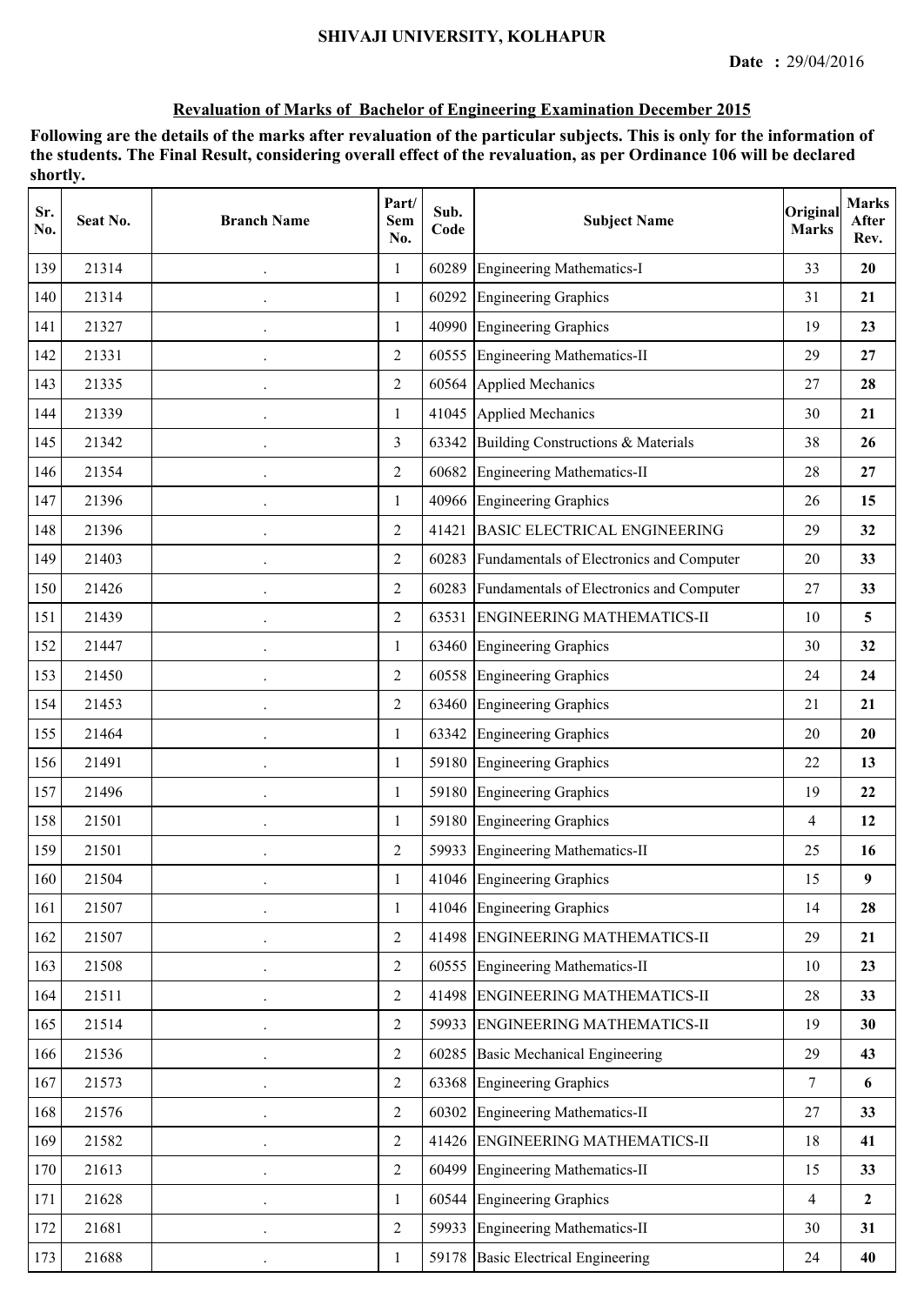| Sr.<br>No. | Seat No. | <b>Branch Name</b> | Part/<br><b>Sem</b><br>No. | Sub.<br>Code | <b>Subject Name</b>                     | Original<br><b>Marks</b> | <b>Marks</b><br>After<br>Rev. |
|------------|----------|--------------------|----------------------------|--------------|-----------------------------------------|--------------------------|-------------------------------|
| 174        | 21694    |                    | 1                          | 63338        | <b>Engineering Graphics</b>             | 27                       | 27                            |
| 175        | 21694    |                    | $\overline{3}$             | 63342        | Building Constructions & Materials      | 34                       | 26                            |
| 176        | 21696    |                    | $\mathbf{1}$               | 59178        | <b>Basic Electrical Engineering</b>     | 28                       | 27                            |
| 177        | 21705    |                    | $\overline{2}$             |              | 59933 Engineering Mathematics-II        | 27                       | 33                            |
| 178        | 21752    |                    | $\overline{2}$             |              | 60331 Engineering Graphics              | 31                       | 33                            |
| 179        | 21755    |                    | $\overline{2}$             |              | 60330 Basic Civil Engineering           | 34                       | 35                            |
| 180        | 21757    |                    | $\overline{2}$             | 60328        | Engineering Mathematics-II              | 26                       | 28                            |
| 181        | 21757    |                    | 2                          | 60331        | <b>Engineering Graphics</b>             | 33                       | 36                            |
| 182        | 21769    |                    | 2                          | 60328        | <b>Engineering Mathematics-II</b>       | 23                       | 28                            |
| 183        | 21779    |                    | 1                          | 63421        | <b>Applied Mechanics</b>                | 27                       | 21                            |
| 184        | 21780    |                    | $\mathbf{1}$               | 63421        | <b>Engineering Graphics</b>             | 29                       | 32                            |
| 185        | 21790    | $\cdot$            | $\mathbf{1}$               |              | 59180 Engineering Graphics              | 3                        | $\bf{0}$                      |
| 186        | 21790    |                    | 1                          |              | 59185 Applied Mechanics                 | 17                       | 15                            |
| 187        | 21791    |                    | $\overline{2}$             | 60473        | <b>Basic Electrical Engineering</b>     | 30                       | 40                            |
| 188        | 21791    |                    | $\overline{2}$             | 60475        | <b>Engineering Graphics</b>             | 30                       | 16                            |
| 189        | 21795    |                    | 2                          | 60473        | <b>Basic Electrical Engineering</b>     | 32                       | 40                            |
| 190        | 21802    |                    | 2                          | 59180        | <b>Engineering Graphics</b>             | 29                       | 27                            |
| 191        | 21803    |                    | $\overline{2}$             | 59180        | <b>Engineering Graphics</b>             | 29                       | 28                            |
| 192        | 21803    |                    | 3                          | 63512        | <b>Discrete Mathematical Structures</b> | 33                       | 42                            |
| 193        | 21805    |                    | $\mathbf{1}$               |              | 59180 Engineering Graphics              | 11                       | $\bf{8}$                      |
| 194        | 21807    |                    | 1                          |              | 41038 Engineering Graphics              | 17                       | 26                            |
| 195        | 21815    |                    | $\overline{2}$             |              | 60556 Basic Electrical Engineering      | 22                       | 27                            |
| 196        | 21818    |                    | 1                          | 60541        | <b>Engineering Mathematics-I</b>        | 26                       | 17                            |
| 197        | 21818    |                    | 2                          |              | 60558 Engineering Graphics              | 21                       | 25                            |
| 198        | 21819    |                    | $\overline{2}$             |              | 41498 ENGINEERING MATHEMATICS-II        | 29                       | 33                            |
| 199        | 21819    |                    | $\overline{2}$             |              | 41501 BASIC ELECTRICAL ENGINEERING      | 35                       | 26                            |
| 200        | 21821    |                    | $\overline{2}$             |              | 60556 Basic Electrical Engineering      | $27\,$                   | 34                            |
| 201        | 21822    |                    | $\overline{2}$             |              | 60555 Engineering Mathematics-II        | 28                       | 24                            |
| 202        | 21822    |                    | $\overline{2}$             |              | 60558 Engineering Graphics              | 23                       | 17                            |
| 203        | 21829    |                    | $\overline{2}$             |              | 59178 BASIC ELECTRICAL ENGINEERING      | 29                       | 28                            |
| 204        | 21837    |                    | $\overline{2}$             |              | 60558 Engineering Graphics              | 29                       | 22                            |
| 205        | 21845    |                    | $\overline{2}$             |              | 41498 ENGINEERING MATHEMATICS-II        | 18                       | 18                            |
| 206        | 21860    |                    | 1                          | 59178        | <b>Basic Electrical Engineering</b>     | 35                       | 31                            |
| 207        | 21876    |                    | $\overline{2}$             |              | 60328 Engineering Mathematics-II        | $27\,$                   | 27                            |
| 208        | 21877    |                    | $\sqrt{2}$                 |              | 60331 Engineering Graphics              | 24                       | 20                            |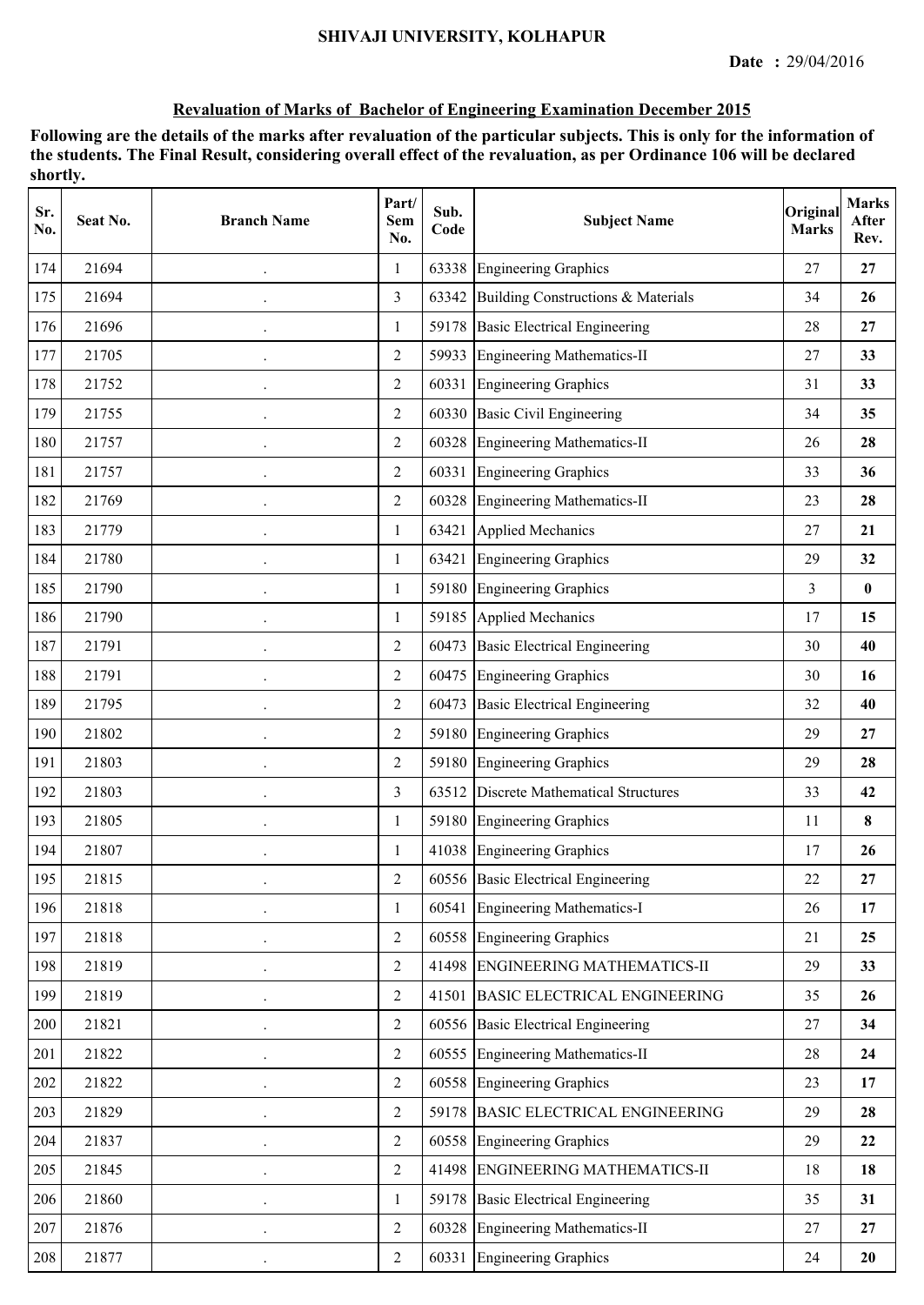| Sr.<br>No. | Seat No. | <b>Branch Name</b> | Part/<br><b>Sem</b><br>No. | Sub.<br>Code | <b>Subject Name</b>                            | Original<br><b>Marks</b> | <b>Marks</b><br>After<br>Rev. |
|------------|----------|--------------------|----------------------------|--------------|------------------------------------------------|--------------------------|-------------------------------|
| 209        | 21880    |                    | 2                          | 60329        | <b>Basic Electrical Engineering</b>            | 34                       | 41                            |
| 210        | 21882    |                    | $\overline{2}$             | 63434        | <b>Engineering Graphics</b>                    | 32                       | 36                            |
| 211        | 21886    |                    | 1                          |              | 40982 Engineering Graphics                     | 28                       | 32                            |
| 212        | 21894    |                    | $\overline{2}$             |              | 60331 Engineering Graphics                     | 32                       | 30                            |
| 213        | 21905    |                    | 1                          |              | 59180 Engineering Graphics                     | 27                       | 25                            |
| 214        | 21909    |                    | $\overline{2}$             | 60382        | <b>Basic Electrical Engineering</b>            | 19                       | 17                            |
| 215        | 21916    |                    | $\overline{2}$             | 59933        | <b>ENGINEERING MATHEMATICS-II</b>              | 27                       | 22                            |
| 216        | 21917    |                    | 2                          | 59933        | Engineering Mathematics-II                     | 28                       | 29                            |
| 217        | 21919    |                    | 2                          | 59933        | <b>Engineering Mathematics-II</b>              | 22                       | 23                            |
| 218        | 22007    |                    | $\mathbf{1}$               |              | 60266 Engineering Graphics                     | 19                       | 15                            |
| 219        | 22017    |                    | 1                          |              | 60348 Fundamentals of Electronics and Computer | 32                       | 42                            |
| 220        | 22071    |                    | 1                          |              | 60266 Engineering Graphics                     | 23                       | 26                            |
| 221        | 22082    |                    | 2                          |              | 60554 Engineering Physics                      | 25                       | 37                            |
| 222        | 22082    |                    | $\overline{2}$             | 60555        | <b>Engineering Mathematics-II</b>              | 24                       | 26                            |
| 223        | 22099    |                    | 2                          | 60279        | <b>Engineering Graphics</b>                    | 36                       | 36                            |
| 224        | 22099    |                    | $\overline{2}$             | 60682        | Engineering Mathematics-II                     | 30                       | 30                            |
| 225        | 22102    |                    | 2                          | 60279        | <b>Engineering Graphics</b>                    | 29                       | 23                            |
| 226        | 22115    |                    | $\overline{2}$             | 41413        | <b>BASIC ELECTRICAL ENGINEERING</b>            | 23                       | 19                            |
| 227        | 22131    |                    | $\overline{2}$             |              | 59180 Engineering Graphics                     | 29                       | 21                            |
| 228        | 22144    |                    | $\overline{2}$             |              | 41421 BASIC ELECTRICAL ENGINEERING             | 28                       | 35                            |
| 229        | 22158    |                    | 2                          |              | 59933 Engineering Mathematics-II               | 28                       | 34                            |
| 230        | 22162    |                    |                            |              | 59180 Engineering Graphics                     | 28                       | 46                            |
| 231        | 22163    |                    | 2                          | 59185        | Applied Mechanics                              | 18                       | 14                            |
| 232        | 22163    |                    | $\overline{2}$             |              | 59933 Engineering Mathematics-II               | 14                       | 24                            |
| 233        | 22163    |                    | $\overline{3}$             | 63342        | Building Constructions & Materials             | 32                       | 46                            |
| 234        | 22171    |                    | $\mathbf{1}$               |              | 59180 Engineering Graphics                     | 19                       | 28                            |
| 235        | 22171    |                    | $\overline{3}$             |              | 63342 Building Constructions & Materials       | 39                       | 47                            |
| 236        | 22174    |                    | 1                          |              | 59180 Engineering Graphics                     | 21                       | 27                            |
| 237        | 22179    |                    | $\overline{2}$             |              | 41410 ENGINEERING MATHEMATICS-II               | 26                       | 30                            |
| 238        | 22194    |                    | $\mathbf{1}$               |              | 59180 Engineering Graphics                     | 28                       | 27                            |
| 239        | 22195    |                    | $\overline{2}$             |              | 60279 Engineering Graphics                     | 25                       | 30                            |
| 240        | 22196    |                    | $\overline{2}$             | 60279        | <b>Engineering Graphics</b>                    | 28                       | 40                            |
| 241        | 22210    |                    | $\overline{2}$             |              | 63350 Engineering Graphics                     | 28                       | 26                            |
| 242        | 22222    |                    | $\overline{2}$             |              | 59180 Engineering Graphics                     | 23                       | 25                            |
| 243        | 22244    |                    | $\mathbf{1}$               |              | 60341 Engineering Mathematics-I                | 29                       | 20                            |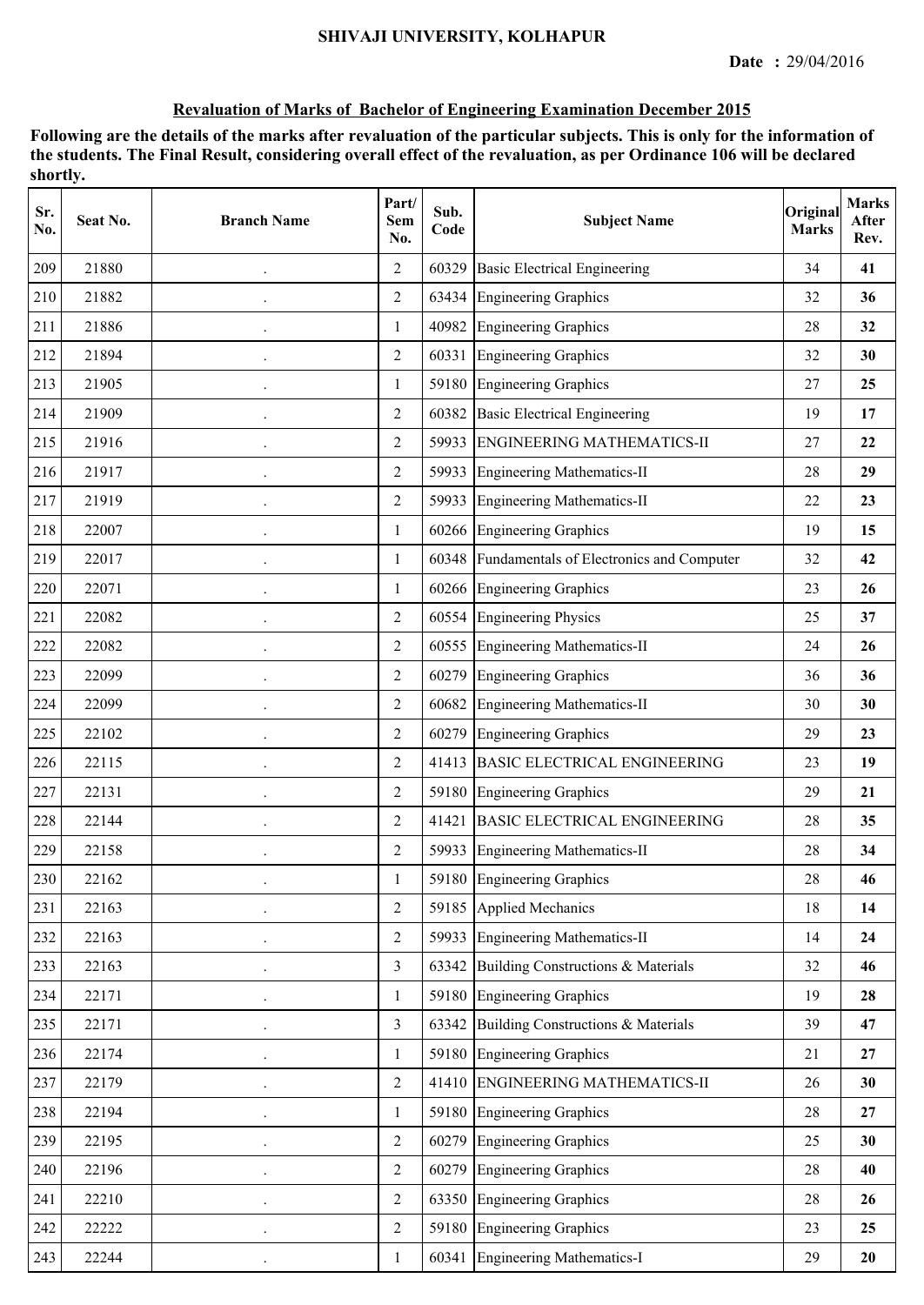| Sr.<br>No. | Seat No. | <b>Branch Name</b>   | Part/<br>Sem<br>No. | Sub.<br>Code | <b>Subject Name</b>                      | Original<br><b>Marks</b> | <b>Marks</b><br>After<br>Rev. |
|------------|----------|----------------------|---------------------|--------------|------------------------------------------|--------------------------|-------------------------------|
| 244        | 22260    |                      | 1                   | 59179        | <b>Basic Civil Engineering</b>           | 17                       | 22                            |
| 245        | 22264    |                      | 1                   |              | 59180 Engineering Graphics               | 13                       | 25                            |
| 246        | 22265    |                      | $\overline{2}$      |              | 60555 Engineering Mathematics-II         | 25                       | 30                            |
| 247        | 22265    |                      | $\overline{2}$      |              | 60561 Engineering Chemistry              | 25                       | 25                            |
| 248        | 22291    |                      | $\overline{2}$      |              | 59180 Engineering Graphics               | 18                       | 26                            |
| 249        | 22296    |                      | $\overline{2}$      |              | 41410 ENGINEERING MATHEMATICS-II         | 22                       | 31                            |
| 250        | 22296    |                      | $\overline{2}$      | 41413        | <b>BASIC ELECTRICAL ENGINEERING</b>      | 26                       | 33                            |
| 251        | 22299    |                      | 1                   | 59180        | <b>Engineering Graphics</b>              | 26                       | 19                            |
| 252        | 22301    |                      | $\overline{2}$      |              | 59933 Engineering Mathematics-II         | 25                       | 22                            |
| 253        | 22315    |                      | 2                   | 59184        | Fundamentals of Electronics and Computer | 29                       | 37                            |
| 254        | 22331    |                      | $\overline{2}$      |              | 59180 Engineering Graphics               | 25                       | 25                            |
| 255        | 22336    |                      | $\overline{2}$      |              | 60302 Engineering Mathematics-II         | 31                       | 35                            |
| 256        | 22336    |                      | 3                   |              | 63368 Engineering Mathematics-III        | 31                       | 29                            |
| 257        | 22337    |                      | 2                   |              | 41426 ENGINEERING MATHEMATICS-II         | 31                       | 33                            |
| 258        | 22351    |                      | $\mathbf{1}$        | 59180        | <b>Engineering Graphics</b>              | 32                       | 37                            |
| 259        | 22360    |                      | 2                   | 60558        | <b>Engineering Graphics</b>              | 32                       | 29                            |
| 260        | 22363    |                      | 2                   | 63462        | <b>Engineering Graphics</b>              | 27                       | 28                            |
| 261        | 22378    |                      | 2                   | 60558        | <b>Engineering Graphics</b>              | 28                       | 26                            |
| 262        | 22396    |                      | $\overline{2}$      | 60555        | <b>Engineering Mathematics-II</b>        | 36                       | 30                            |
| 263        | 22415    |                      | $\overline{2}$      |              | 41412 BASIC MECHANICAL ENGINEERING       | 29                       | 23                            |
| 264        | 22415    |                      | $\overline{2}$      |              | 41413 BASIC ELECTRICAL ENGINEERING       | 36                       | 26                            |
| 265        | 22416    |                      |                     |              | 40903 Engineering Mathematics-I          | 31                       | 25                            |
| 266        | 22438    |                      | $\overline{2}$      |              | 41418 ENGINEERING MATHEMATICS-II         | 29                       | 25                            |
| 267        | 22441    |                      | 1                   |              | 60266 Engineering Graphics               | 26                       | 12                            |
| 268        | 22475    |                      | $\overline{2}$      |              | 60558 Engineering Graphics               | 19                       | 11                            |
| 269        | 22480    |                      | $\overline{2}$      |              | 60555 Engineering Mathematics-II         | 25                       | 34                            |
| 270        | 22480    |                      | $\overline{2}$      |              | 60558 Engineering Graphics               | 27                       | 12                            |
| 271        | 22485    |                      | $\overline{2}$      |              | 60558 Engineering Graphics               | 27                       | 25                            |
| 272        | 22507    |                      | $\overline{2}$      |              | 59934 Basic Electrical Engineering       | 31                       | 34                            |
| 273        | 22517    |                      | $\overline{2}$      |              | 60277 Basic Electrical Engineering       | 26                       | 20                            |
| 274        | 22526    |                      | $\overline{2}$      |              | 60305 Engineering Graphics               | 11                       | $\overline{7}$                |
| 275        | 22568    | $\ddot{\phantom{0}}$ | $\mathbf{1}$        |              | 40966 Engineering Graphics               | 28                       | 19                            |
| 276        | 22580    |                      | 1                   |              | 60292 Engineering Graphics               | 31                       | 24                            |
| 277        | 22597    |                      | 2                   |              | 41498 ENGINEERING MATHEMATICS-II         | 24                       | 29                            |
| 278        | 22603    |                      | $\overline{2}$      |              | 63338 BASIC ELECTRICAL ENGINEERING       | 28                       | 42                            |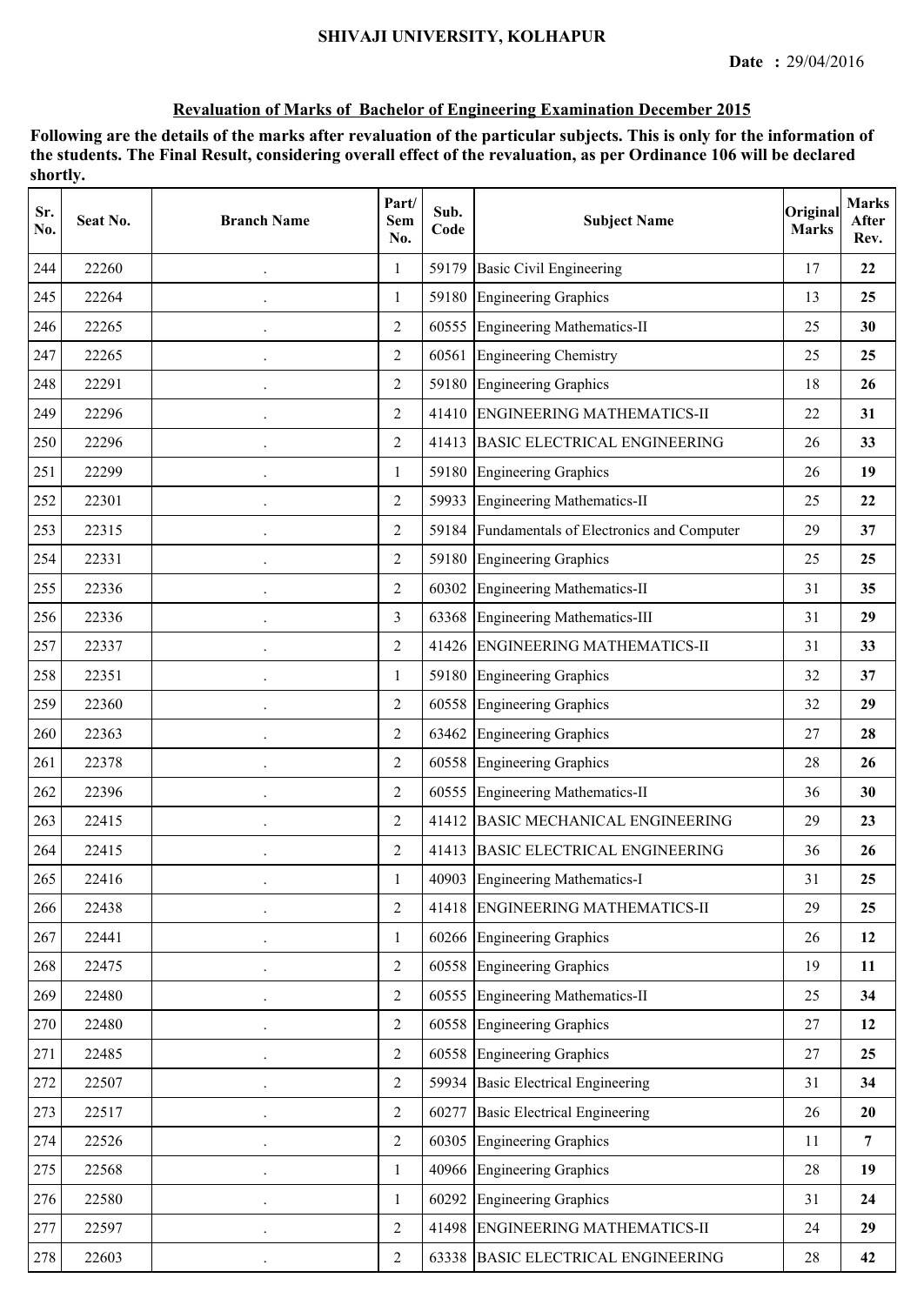| Sr.<br>No. | Seat No. | <b>Branch Name</b> | Part/<br><b>Sem</b><br>No. | Sub.<br>Code | <b>Subject Name</b>                            | Original<br><b>Marks</b> | <b>Marks</b><br>After<br>Rev. |
|------------|----------|--------------------|----------------------------|--------------|------------------------------------------------|--------------------------|-------------------------------|
| 279        | 22608    |                    | $\overline{2}$             | 41413        | <b>BASIC ELECTRICAL ENGINEERING</b>            | 14                       | 29                            |
| 280        | 22628    |                    | $\overline{2}$             | 41418        | ENGINEERING MATHEMATICS-II                     | 28                       | 40                            |
| 281        | 22642    |                    | 1                          | 59933        | <b>Engineering Mathematics-I</b>               | 24                       | 21                            |
| 282        | 22642    |                    | $\overline{2}$             |              | 59933 Engineering Mathematics-II               | 25                       | 21                            |
| 283        | 22651    |                    | 1                          | 59180        | <b>Engineering Graphics</b>                    | 24                       | 22                            |
| 284        | 22662    |                    | 1                          | 40964        | <b>Engineering Mathematics-I</b>               | 32                       | 28                            |
| 285        | 24481    |                    | 5                          | 66242        | Theory of Machine - II                         | 27                       | 32                            |
| 286        | 54361    |                    | $\overline{2}$             | 60555        | <b>Engineering Mathematics-II</b>              | 37                       | 32                            |
| 287        | 54379    |                    | 1                          |              | 40990 Engineering Graphics                     | 27                       | 28                            |
| 288        | 54381    |                    | $\overline{2}$             | 41428        | <b>BASIC MECHANICAL ENGINEERING</b>            | 29                       | 36                            |
| 289        | 5385     | AE                 | $\overline{2}$             |              | 59936 Engineering Graphics                     | 33                       | 27                            |
| 290        | 8595     | AE                 | 3                          | 63991        | Engineering Mathematics-III                    | 59                       | 78                            |
| 291        | 8608     | AE                 | 3                          | 63991        | <b>Engineering Mathematics-III</b>             | 64                       | 64                            |
| 292        | 8625     | AE                 | 3                          | 63991        | <b>Engineering Mathematics-III</b>             | 61                       | 65                            |
| 293        | 4287     | <b>AUTO</b>        | 1                          | 59180        | <b>Engineering Graphics</b>                    | 29                       | 25                            |
| 294        | 6638     | <b>AUTO</b>        | 1                          | 59184        | Fundamentals of Electronics and Computer       | 31                       | 40                            |
| 295        | 8526     | <b>AUTO</b>        | 3                          | 63381        | <b>Electrical Technology</b>                   | 29                       | 34                            |
| 296        | 15615    | <b>AUTO</b>        | 3                          | 63381        | <b>Electrical Technology</b>                   | 31                       | 34                            |
| 297        | 32798    | Automobile         | 5                          |              | 66259 Metrology & Quality Control              | 37                       | 40                            |
| 298        | 32808    | Automobile         | 5                          |              | 66259 Metrology & Quality Control              | 36                       | 40                            |
| 299        | 32811    | Automobile         | 5                          |              | 66259 Metrology & Quality Control              | 32                       | 36                            |
| 300        | 43331    | Automobile         | 6                          |              | 45665 Industrial Organisation & Management     | 33                       | 37                            |
| 301        | 43336    | Automobile         | 6                          | 45665        | Industrial Organisation & Management           | 30                       | 29                            |
| 302        | 1757     | <b>BIO</b>         | 1                          | 59180        | <b>Engineering Graphics</b>                    | 38                       | 24                            |
| 303        | 5742     | <b>BIO</b>         | 1                          | 59180        | <b>Engineering Graphics</b>                    | 30                       | 23                            |
| 304        | 5744     | <b>BIO</b>         | $\overline{2}$             | 59940        | Fundamentals of Electronics and Computer       | 28                       | 45                            |
| 305        | 5745     | <b>BIO</b>         | 1                          |              | 59184 Fundamentals of Electronics and Computer | 32                       | 41                            |
| 306        | 737      | <b>CHEM</b>        | $\mathbf{1}$               |              | 59180 Engineering Graphics                     | 29                       | 16                            |
| 307        | 749      | <b>CHEM</b>        | 1                          |              | 59186 Basic Mechanical Engineering             | 27                       | 56                            |
| 308        | 5835     | <b>CHEM</b>        | $\overline{2}$             | 59933        | <b>Engineering Mathematics-II</b>              | 36                       | 32                            |
| 309        | 5840     | <b>CHEM</b>        | $\overline{2}$             | 59936        | <b>Engineering Graphics</b>                    | 15                       | 8                             |
| 310        | 5842     | <b>CHEM</b>        | 1                          | 59180        | <b>Engineering Graphics</b>                    | 23                       | 20                            |
| 311        | 5842     | <b>CHEM</b>        | $\overline{2}$             | 59941        | Applied Mechanics                              | 27                       | 18                            |
| 312        | 6120     | <b>CHEM</b>        | $\overline{2}$             | 59940        | Fundamentals of Electronics and Computer       | 29                       | 29                            |
| 313        | 6125     | <b>CHEM</b>        | 1                          |              | 59180 Engineering Graphics                     | 31                       | 30                            |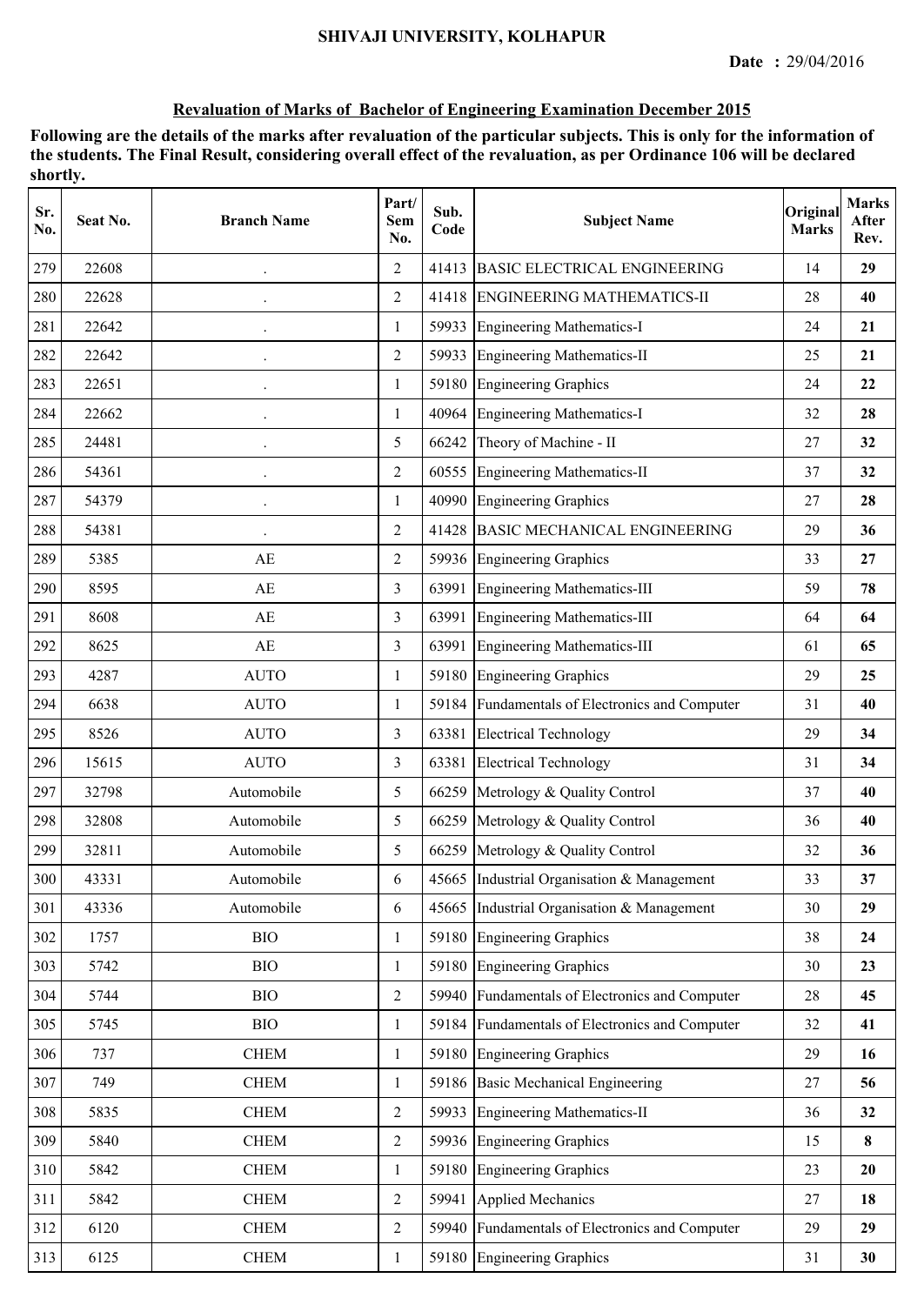| Sr.<br>No. | Seat No. | <b>Branch Name</b> | Part/<br><b>Sem</b><br>No. | Sub.<br>Code | <b>Subject Name</b>                            | Original<br><b>Marks</b> | <b>Marks</b><br>After<br>Rev. |
|------------|----------|--------------------|----------------------------|--------------|------------------------------------------------|--------------------------|-------------------------------|
| 314        | 6125     | <b>CHEM</b>        | 3                          | 63423        | SOM &MOC                                       | 30                       | 39                            |
| 315        | 11356    | <b>CHEM</b>        | $\overline{2}$             |              | 59936 Engineering Graphics                     | 23                       | 17                            |
| 316        | 11357    | <b>CHEM</b>        | 1                          |              | 59180 Engineering Graphics                     | 22                       | 29                            |
| 317        | 11360    | <b>CHEM</b>        | $\overline{2}$             |              | 59934 Basic Electrical Engineering             | 26                       | 32                            |
| 318        | 11361    | <b>CHEM</b>        | 2                          |              | 59936 Engineering Graphics                     | 25                       | 31                            |
| 319        | 11367    | <b>CHEM</b>        | $\overline{2}$             | 59933        | <b>Engineering Mathematics-II</b>              | 28                       | 36                            |
| 320        | 12818    | <b>CHEM</b>        | 3                          | 63423        | SOM &MOC                                       | 34                       | 42                            |
| 321        | 12819    | <b>CHEM</b>        | 1                          | 59180        | <b>Engineering Graphics</b>                    | 36                       | 38                            |
| 322        | 12822    | <b>CHEM</b>        | 2                          | 59933        | Engineering Mathematics-II                     | 26                       | 25                            |
| 323        | 12831    | <b>CHEM</b>        | $\overline{3}$             | 63423        | SOM &MOC                                       | 34                       | 40                            |
| 324        | 469      | <b>CIVI</b>        | $\mathbf{1}$               |              | 59180 Engineering Graphics                     | 31                       | 36                            |
| 325        | 472      | <b>CIVI</b>        | 1                          |              | 59180 Engineering Graphics                     | 31                       | 34                            |
| 326        | 1271     | <b>CIVI</b>        | 1                          |              | 59185 Applied Mechanics                        | 29                       | 19                            |
| 327        | 3333     | <b>CIVI</b>        | $\mathbf{1}$               |              | 59184 Fundamentals of Electronics and Computer | 28                       | 40                            |
| 328        | 3574     | <b>CIVI</b>        | 1                          | 59180        | <b>Engineering Graphics</b>                    | 35                       | 17                            |
| 329        | 3615     | <b>CIVI</b>        | $\mathbf{1}$               |              | 59180 Engineering Graphics                     | 35                       | 25                            |
| 330        | 3845     | <b>CIVI</b>        | 1                          | 59180        | <b>Engineering Graphics</b>                    | 26                       | 23                            |
| 331        | 4467     | <b>CIVI</b>        | $\mathbf{1}$               |              | 59180 Engineering Graphics                     | 35                       | 30                            |
| 332        | 4656     | <b>CIVI</b>        | $\mathbf{1}$               |              | 59183 Engineering Chemistry                    | 38                       | 41                            |
| 333        | 4658     | <b>CIVI</b>        | $\mathbf{1}$               |              | 59185 Applied Mechanics                        | 26                       | 31                            |
| 334        | 5408     | <b>CIVI</b>        | 2                          |              | 59936 Engineering Graphics                     | 23                       | 34                            |
| 335        | 5424     | <b>CIVI</b>        |                            |              | 59178 Basic Electrical Engineering             | 25                       | 33                            |
| 336        | 5426     | <b>CIVI</b>        | 2                          |              | 59936 Engineering Graphics                     | 24                       | 24                            |
| 337        | 5609     | <b>CIVI</b>        | $\overline{2}$             | 59940        | Fundamentals of Electronics and Computer       | 36                       | 31                            |
| 338        | 5612     | <b>CIVI</b>        | 2                          |              | 59936 Engineering Graphics                     | 34                       | 28                            |
| 339        | 5615     | <b>CIVI</b>        | $\overline{2}$             | 59940        | Fundamentals of Electronics and Computer       | 32                       | 31                            |
| 340        | 5618     | <b>CIVI</b>        | $\overline{2}$             | 59933        | Engineering Mathematics-II                     | 33                       | 35                            |
| 341        | 5618     | <b>CIVI</b>        | $\overline{2}$             | 59934        | <b>Basic Electrical Engineering</b>            | 33                       | 36                            |
| 342        | 5767     | <b>CIVI</b>        | $\overline{2}$             | 59932        | Engineering Physics                            | 35                       | 32                            |
| 343        | 5767     | <b>CIVI</b>        | $\overline{2}$             | 59934        | <b>Basic Electrical Engineering</b>            | 34                       | 32                            |
| 344        | 5782     | <b>CIVI</b>        | $\overline{2}$             | 59942        | <b>Basic Mechanical Engineering</b>            | 34                       | 30                            |
| 345        | 5871     | <b>CIVI</b>        | 1                          | 59180        | <b>Engineering Graphics</b>                    | 15                       | 18                            |
| 346        | 6054     | <b>CIVI</b>        | 1                          | 59184        | Fundamentals of Electronics and Computer       | 37                       | 40                            |
| 347        | 6058     | <b>CIVI</b>        | $\overline{2}$             | 59940        | Fundamentals of Electronics and Computer       | 33                       | 41                            |
| 348        | 6060     | <b>CIVI</b>        | $\overline{2}$             |              | 59934 Basic Electrical Engineering             | 26                       | 27                            |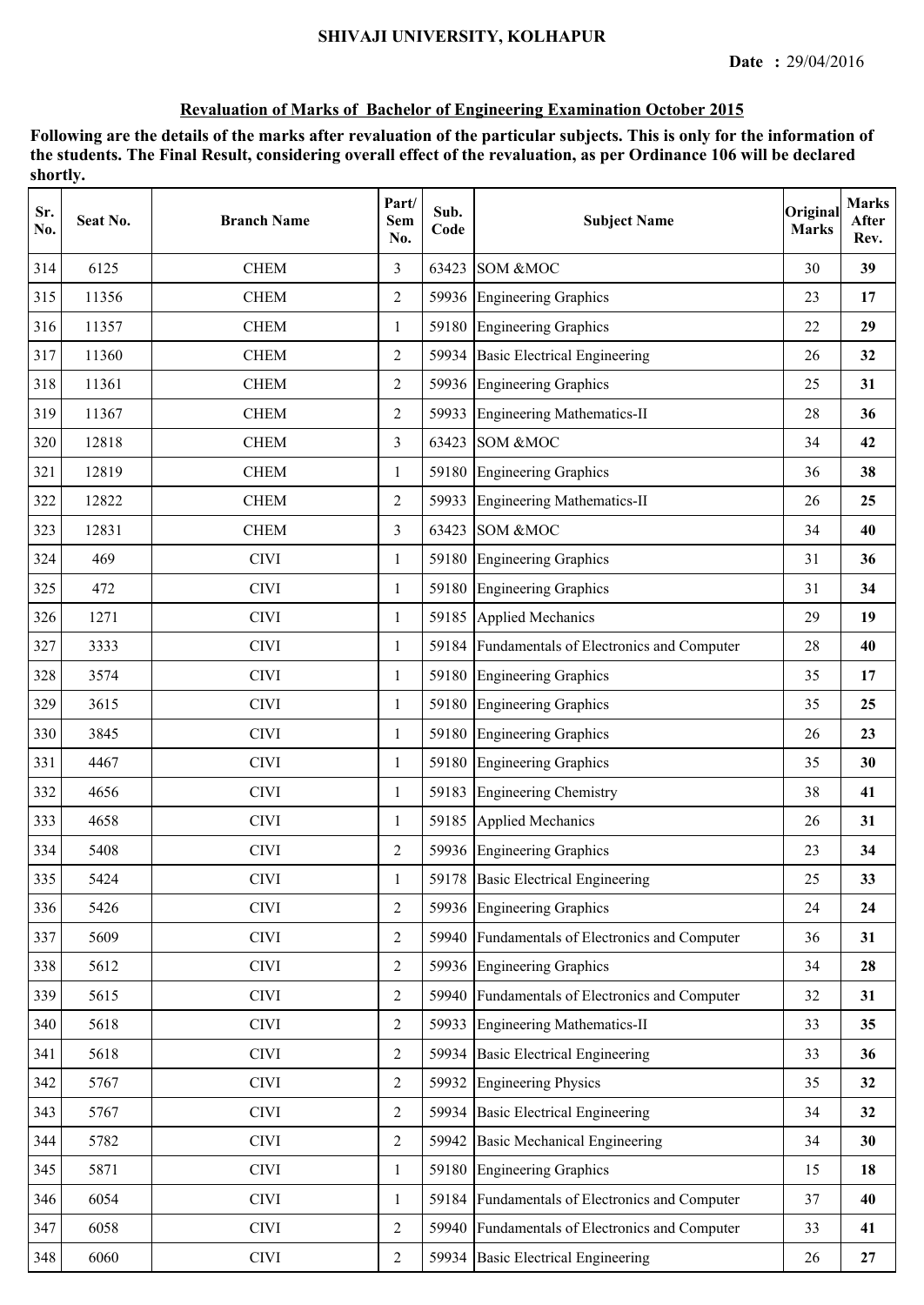| Sr.<br>No. | Seat No. | <b>Branch Name</b> | Part/<br>Sem<br>No. | Sub.<br>Code | <b>Subject Name</b>                      | Original<br><b>Marks</b> | <b>Marks</b><br>After<br>Rev. |
|------------|----------|--------------------|---------------------|--------------|------------------------------------------|--------------------------|-------------------------------|
| 349        | 6135     | <b>CIVI</b>        | $\overline{2}$      | 59940        | Fundamentals of Electronics and Computer | 29                       | 17                            |
| 350        | 6148     | <b>CIVI</b>        | $\mathbf{1}$        |              | 59178 Basic Electrical Engineering       | 31                       | 24                            |
| 351        | 6272     | <b>CIVI</b>        | $\mathbf{1}$        |              | 59177 Engineering Mathematics-I          | 29                       | 27                            |
| 352        | 6283     | <b>CIVI</b>        | 2                   |              | 59936 Engineering Graphics               | 28                       | 17                            |
| 353        | 6374     | <b>CIVI</b>        | 1                   |              | 59178 Basic Electrical Engineering       | 32                       | 28                            |
| 354        | 6486     | <b>CIVI</b>        | 1                   | 59180        | <b>Engineering Graphics</b>              | 32                       | 23                            |
| 355        | 6904     | <b>CIVI</b>        | 2                   | 59933        | Engineering Mathematics-II               | 29                       | 35                            |
| 356        | 6970     | <b>CIVI</b>        | 2                   | 59936        | <b>Engineering Graphics</b>              | 23                       | 15                            |
| 357        | 7005     | <b>CIVI</b>        | $\mathbf{1}$        |              | 59178 Basic Electrical Engineering       | 33                       | 26                            |
| 358        | 7005     | <b>CIVI</b>        | $\overline{2}$      |              | 59933 Engineering Mathematics-II         | 33                       | 32                            |
| 359        | 8727     | <b>CIVI</b>        | $\mathbf{1}$        |              | 59180 Engineering Graphics               | 24                       | 24                            |
| 360        | 8727     | <b>CIVI</b>        | 3                   | 63342        | Building Constructions & Materials       | 35                       | 18                            |
| 361        | 8728     | <b>CIVI</b>        | 1                   | 59180        | <b>Engineering Graphics</b>              | 25                       | 24                            |
| 362        | 8735     | <b>CIVI</b>        | $\overline{2}$      | 59933        | <b>Engineering Mathematics-II</b>        | 31                       | 32                            |
| 363        | 9658     | <b>CIVI</b>        | 2                   | 59933        | Engineering Mathematics-II               | 27                       | 14                            |
| 364        | 10178    | <b>CIVI</b>        | 1                   | 59185        | Applied Mechanics                        | 13                       | 34                            |
| 365        | 10190    | <b>CIVI</b>        | $\overline{2}$      | 59933        | <b>Engineering Mathematics-II</b>        | 27                       | 23                            |
| 366        | 10199    | <b>CIVI</b>        | $\overline{2}$      |              | 59936 Engineering Graphics               | 30                       | 40                            |
| 367        | 10793    | <b>CIVI</b>        | $\overline{2}$      |              | 59936 Engineering Graphics               | 32                       | 32                            |
| 368        | 10795    | <b>CIVI</b>        | 1                   |              | 59178 Basic Electrical Engineering       | 29                       | 47                            |
| 369        | 10805    | <b>CIVI</b>        | 1                   |              | 59180 Engineering Graphics               | 27                       | 20                            |
| 370        | 10809    | <b>CIVI</b>        | $\overline{2}$      |              | 59934 Basic Electrical Engineering       | 25                       | 33                            |
| 371        | 10809    | <b>CIVI</b>        | 2                   |              | 59936 Engineering Graphics               | 28                       | 31                            |
| 372        | 10811    | <b>CIVI</b>        | $\overline{2}$      |              | 59936 Engineering Graphics               | 26                       | 31                            |
| 373        | 10815    | <b>CIVI</b>        | $\overline{2}$      |              | 59936 Engineering Graphics               | 24                       | 23                            |
| 374        | 10837    | <b>CIVI</b>        | $\overline{2}$      |              | 59933 Engineering Mathematics-II         | 28                       | 35                            |
| 375        | 10837    | <b>CIVI</b>        | $\overline{2}$      |              | 59934 Basic Electrical Engineering       | 36                       | 31                            |
| 376        | 10917    | <b>CIVI</b>        | $\overline{3}$      | 63342        | Building Constructions & Materials       | 38                       | 34                            |
| 377        | 11571    | <b>CIVI</b>        | $\overline{2}$      |              | 59939 Engineering Chemistry              | 32                       | 34                            |
| 378        | 12316    | <b>CIVI</b>        | $\overline{2}$      |              | 59934 Basic Electrical Engineering       | 25                       | 35                            |
| 379        | 12334    | <b>CIVI</b>        | $\overline{2}$      |              | 59936 Engineering Graphics               | 36                       | 29                            |
| 380        | 12469    | <b>CIVI</b>        | $\overline{3}$      | 63342        | Building Constructions & Materials       | 38                       | 57                            |
| 381        | 12890    | <b>CIVI</b>        | $\mathbf{1}$        |              | 59180 Engineering Graphics               | 32                       | 23                            |
| 382        | 12890    | <b>CIVI</b>        | $\overline{2}$      | 59941        | Applied Mechanics                        | 29                       | 14                            |
| 383        | 13459    | $\rm CIVI$         | $\overline{2}$      |              | 59936 Engineering Graphics               | 19                       | 20                            |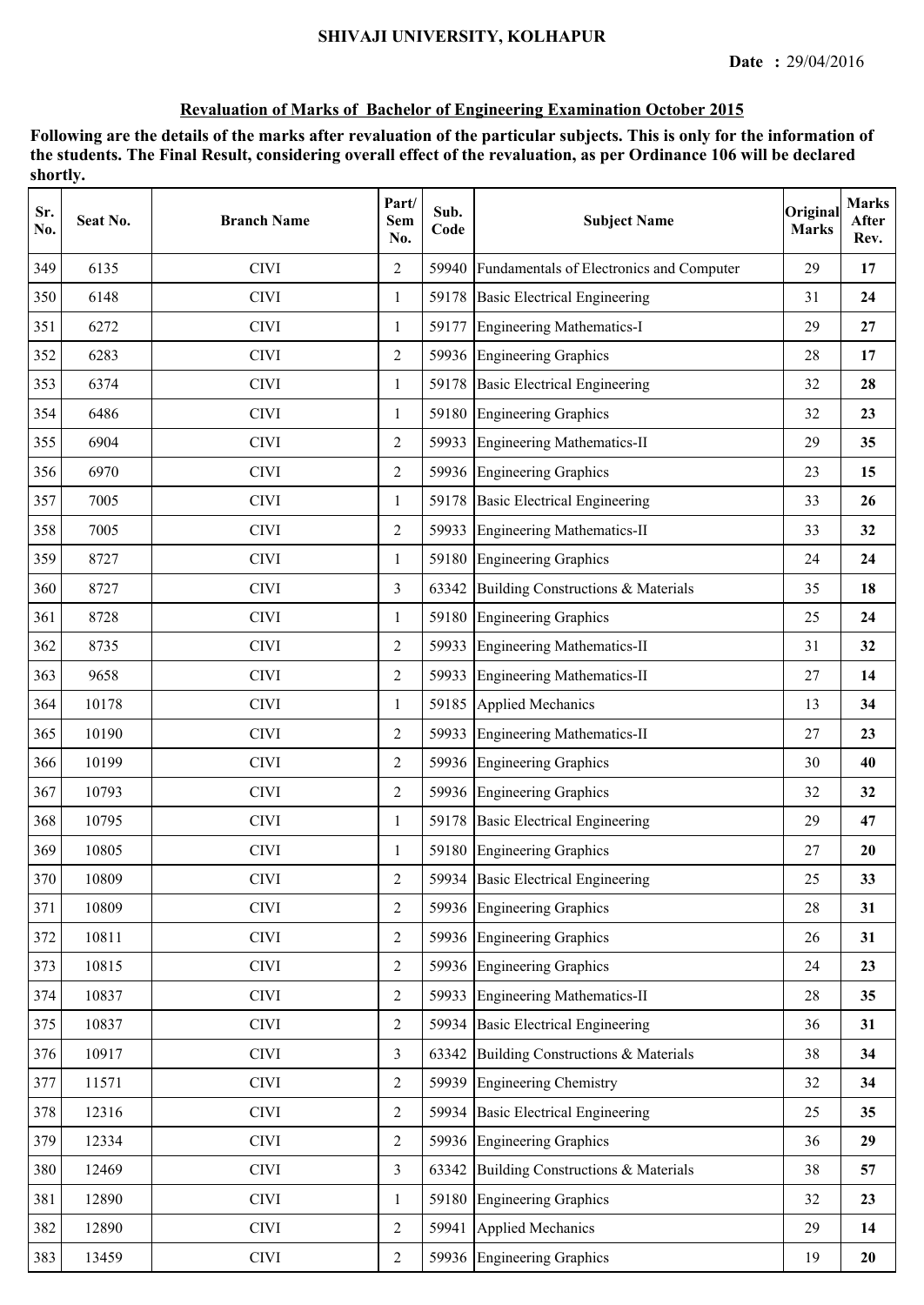| Sr.<br>No. | Seat No. | <b>Branch Name</b> | Part/<br><b>Sem</b><br>No. | Sub.<br>Code | <b>Subject Name</b>                            | Original<br><b>Marks</b> | <b>Marks</b><br>After<br>Rev. |
|------------|----------|--------------------|----------------------------|--------------|------------------------------------------------|--------------------------|-------------------------------|
| 384        | 13468    | <b>CIVI</b>        | 2                          | 59936        | <b>Engineering Graphics</b>                    | 24                       | 29                            |
| 385        | 13469    | <b>CIVI</b>        | $\overline{2}$             |              | 59936 Engineering Graphics                     | 5                        | 6                             |
| 386        | 14069    | <b>CIVI</b>        | 2                          | 59933        | Engineering Mathematics-II                     | 37                       | 40                            |
| 387        | 14072    | <b>CIVI</b>        | $\overline{2}$             |              | 59934 Basic Electrical Engineering             | 26                       | 40                            |
| 388        | 14649    | <b>CIVI</b>        | 2                          |              | 59936 Engineering Graphics                     | 29                       | 43                            |
| 389        | 14663    | <b>CIVI</b>        | $\overline{2}$             | 59936        | <b>Engineering Graphics</b>                    | 28                       | 32                            |
| 390        | 14665    | <b>CIVI</b>        | 2                          | 59933        | <b>Engineering Mathematics-II</b>              | 37                       | 40                            |
| 391        | 15335    | <b>CIVI</b>        | 3                          | 63342        | Building Constructions & Materials             | 39                       | 35                            |
| 392        | 16771    | <b>CIVI</b>        | $\overline{2}$             |              | 59936 Engineering Graphics                     | 32                       | 19                            |
| 393        | 17315    | <b>CIVI</b>        | 3                          | 63342        | Building Constructions & Materials             | 35                       | 31                            |
| 394        | 17504    | <b>CIVI</b>        | $\overline{2}$             | 59933        | Engineering Mathematics-II                     | 23                       | 28                            |
| 395        | 18604    | <b>CIVI</b>        | $\overline{2}$             |              | 59936 Engineering Graphics                     | 32                       | 40                            |
| 396        | 54022    | <b>CIVI</b>        | 2                          |              | 59933 Engineering Mathematics-II               | 26                       | 36                            |
| 397        | 54064    | <b>CIVI</b>        | $\overline{2}$             |              | 59936 Engineering Graphics                     | 31                       | 40                            |
| 398        | 54112    | <b>CIVI</b>        | 1                          |              | 59184 Fundamentals of Electronics and Computer | 34                       | 33                            |
| 399        | 54118    | <b>CIVI</b>        | 1                          |              | 59184 Fundamentals of Electronics and Computer | 36                       | 38                            |
| 400        | 17174    | Civil              | 1                          | 59180        | <b>Engineering Graphics</b>                    | 37                       | 30                            |
| 401        | 22987    | Civil              | 3                          | 63342        | Building Constructions & Materials             | 35                       | 25                            |
| 402        | 24406    | Civil              | 3                          |              | 63342 Building Constructions & Materials       | 38                       | 41                            |
| 403        | 25213    | Civil              | 3                          |              | 63342 Building Constructions & Materials       | 19                       | 24                            |
| 404        | 25737    | Civil              | 3                          |              | 63339 Surveying-I                              | 27                       | 34                            |
| 405        | 28539    | Civil              | 4                          |              | 43588 Engineering Geology                      | 35                       | 23                            |
| 406        | 29275    | Civil              | $\overline{4}$             | 43588        | <b>Engineering Geology</b>                     | 34                       | 18                            |
| 407        | 29487    | Civil              | $\overline{4}$             |              | 63347 Fluid Mechanics-II                       | 36                       | 59                            |
| 408        | 32644    | Civil              | 3                          | 63340        | Strength Of Material-I                         | 38                       | 43                            |
| 409        | 40625    | Civil              | 5                          |              | 66238 Geotechnical Engineering - I             | 57                       | 71                            |
| 410        | 681      | <b>COMP</b>        | $\mathbf{1}$               |              | 59180 Engineering Graphics                     | 28                       | 23                            |
| 411        | 705      | <b>COMP</b>        | $\mathbf{1}$               |              | 59177 Engineering Mathematics-I                | 34                       | 33                            |
| 412        | 705      | <b>COMP</b>        | 1                          |              | 59185 Applied Mechanics                        | 26                       | 25                            |
| 413        | 1534     | <b>COMP</b>        | $\mathbf{1}$               | 59180        | <b>Engineering Graphics</b>                    | 52                       | 59                            |
| 414        | 2680     | <b>COMP</b>        | 1                          | 59184        | Fundamentals of Electronics and Computer       | 40                       | 55                            |
| 415        | 3753     | <b>COMP</b>        | 1                          | 59178        | <b>Basic Electrical Engineering</b>            | 32                       | 34                            |
| 416        | 3760     | <b>COMP</b>        | 1                          |              | 59180 Engineering Graphics                     | 30                       | 15                            |
| 417        | 5490     | <b>COMP</b>        | $\mathbf{1}$               |              | 59180 Engineering Graphics                     | $8\,$                    | $\bf{0}$                      |
| 418        | 5492     | <b>COMP</b>        | $\sqrt{2}$                 |              | 59936 Engineering Graphics                     | 28                       | 18                            |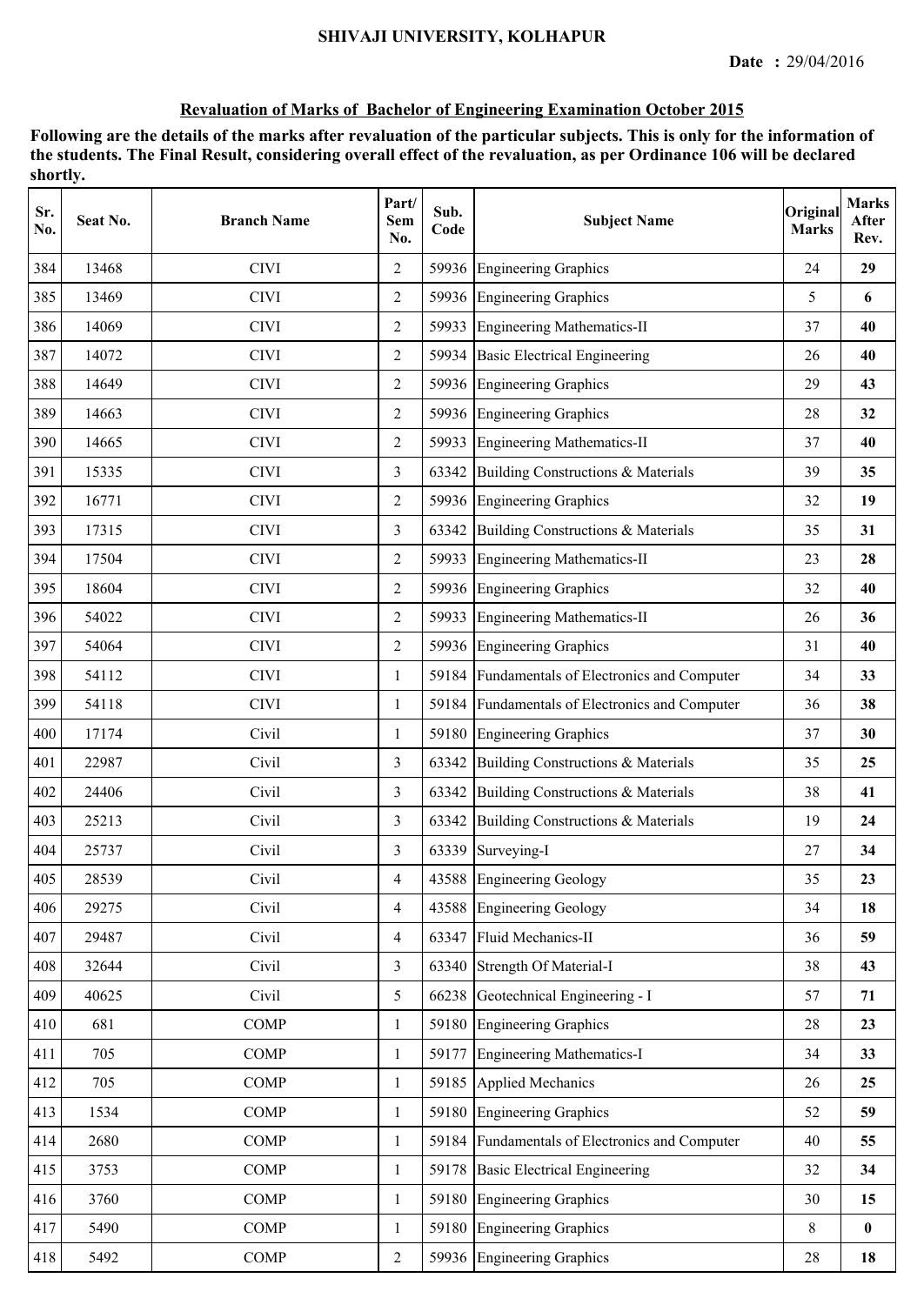| Sr.<br>No. | Seat No. | <b>Branch Name</b>               | Part/<br><b>Sem</b><br>No. | Sub.<br>Code | <b>Subject Name</b>                            | Original<br><b>Marks</b> | <b>Marks</b><br>After<br>Rev. |
|------------|----------|----------------------------------|----------------------------|--------------|------------------------------------------------|--------------------------|-------------------------------|
| 419        | 5565     | <b>COMP</b>                      | $\overline{2}$             | 59934        | <b>Basic Electrical Engineering</b>            | 21                       | 20                            |
| 420        | 5575     | <b>COMP</b>                      | 2                          |              | 59934 Basic Electrical Engineering             | 32                       | 35                            |
| 421        | 5669     | <b>COMP</b>                      | $\overline{2}$             |              | 59936 Engineering Graphics                     | 28                       | 26                            |
| 422        | 5679     | <b>COMP</b>                      | 1                          |              | 59178 Basic Electrical Engineering             | 31                       | 43                            |
| 423        | 5926     | <b>COMP</b>                      | 2                          |              | 59935 Basic Civil Engineering                  | 27                       | 46                            |
| 424        | 5929     | <b>COMP</b>                      | $\overline{2}$             |              | 59936 Engineering Graphics                     | 39                       | 33                            |
| 425        | 5933     | <b>COMP</b>                      | $\overline{2}$             | 59935        | <b>Basic Civil Engineering</b>                 | 25                       | 46                            |
| 426        | 6020     | <b>COMP</b>                      | 2                          |              | 59936 Engineering Graphics                     | 24                       | 19                            |
| 427        | 6096     | <b>COMP</b>                      | 1                          | 59184        | Fundamentals of Electronics and Computer       | 38                       | 40                            |
| 428        | 6106     | <b>COMP</b>                      | 1                          | 59180        | <b>Engineering Graphics</b>                    | 34                       | 29                            |
| 429        | 6106     | <b>COMP</b>                      | $\overline{2}$             |              | 59940 Fundamentals of Electronics and Computer | 21                       | 28                            |
| 430        | 6252     | <b>COMP</b>                      | 2                          |              | 59936 Engineering Graphics                     | 26                       | 22                            |
| 431        | 6340     | <b>COMP</b>                      | $\overline{2}$             |              | 59936 Engineering Graphics                     | 28                       | 24                            |
| 432        | 8325     | <b>COMP</b>                      | 2                          | 59933        | Engineering Mathematics-II                     | 26                       | 30                            |
| 433        | 8331     | <b>COMP</b>                      | $\overline{2}$             | 59934        | <b>Basic Electrical Engineering</b>            | 27                       | 35                            |
| 434        | 8334     | <b>COMP</b>                      | 2                          |              | 59936 Engineering Graphics                     | 28                       | 40                            |
| 435        | 9437     | <b>COMP</b>                      | $\overline{2}$             | 59933        | <b>Engineering Mathematics-II</b>              | 27                       | 18                            |
| 436        | 9439     | <b>COMP</b>                      | 2                          |              | 59934 Basic Electrical Engineering             | 28                       | 52                            |
| 437        | 9971     | <b>COMP</b>                      | $\overline{2}$             | 59933        | <b>Engineering Mathematics-II</b>              | 29                       | 21                            |
| 438        | 10511    | <b>COMP</b>                      | 1                          |              | 59180 Engineering Graphics                     | 29                       | 21                            |
| 439        | 10511    | <b>COMP</b>                      | $\overline{2}$             |              | 59942 Basic Mechanical Engineering             | 26                       | 34                            |
| 440        | 10517    | <b>COMP</b>                      | $\overline{2}$             |              | 59934 Basic Electrical Engineering             | 28                       | 66                            |
| 441        | 11756    | <b>COMP</b>                      | $\overline{2}$             |              | 59936 Engineering Graphics                     | 36                       | 30                            |
| 442        | 11765    | <b>COMP</b>                      | $\overline{2}$             | 59934        | <b>Basic Electrical Engineering</b>            | 32                       | 47                            |
| 443        | 12183    | <b>COMP</b>                      | $\overline{2}$             | 59934        | <b>Basic Electrical Engineering</b>            | 32                       | 48                            |
| 444        | 12731    | <b>COMP</b>                      | $\overline{2}$             |              | 59934 Basic Electrical Engineering             | 29                       | 40                            |
| 445        | 13095    | <b>COMP</b>                      | 1                          |              | 59178 Basic Electrical Engineering             | 26                       | 40                            |
| 446        | 13684    | <b>COMP</b>                      | $\overline{2}$             |              | 59936 Engineering Graphics                     | 25                       | 22                            |
| 447        | 13695    | <b>COMP</b>                      | 3                          |              | 63525 Discrete Mathematical Structures         | 38                       | $\mathbf{2}$                  |
| 448        | 14610    | <b>COMP</b>                      | $\overline{2}$             |              | 59936 Engineering Graphics                     | 23                       | 16                            |
| 449        | 15036    | <b>COMP</b>                      | $\overline{2}$             | 59933        | Engineering Mathematics-II                     | 35                       | 44                            |
| 450        | 15968    | <b>COMP</b>                      | 1                          | 59179        | <b>Basic Civil Engineering</b>                 | 30                       | 29                            |
| 451        | 26938    | Computer Science and Engineering | 5                          |              | 66296 Computer Algorithms                      | 32                       | 49                            |
| 452        | 33739    | Computer Science and Engineering | 5                          |              | 66296 Computer Algorithms                      | 32                       | 48                            |
| 453        | 33750    | Computer Science and Engineering | 5                          |              | 66296 Computer Algorithms                      | 32                       | 40                            |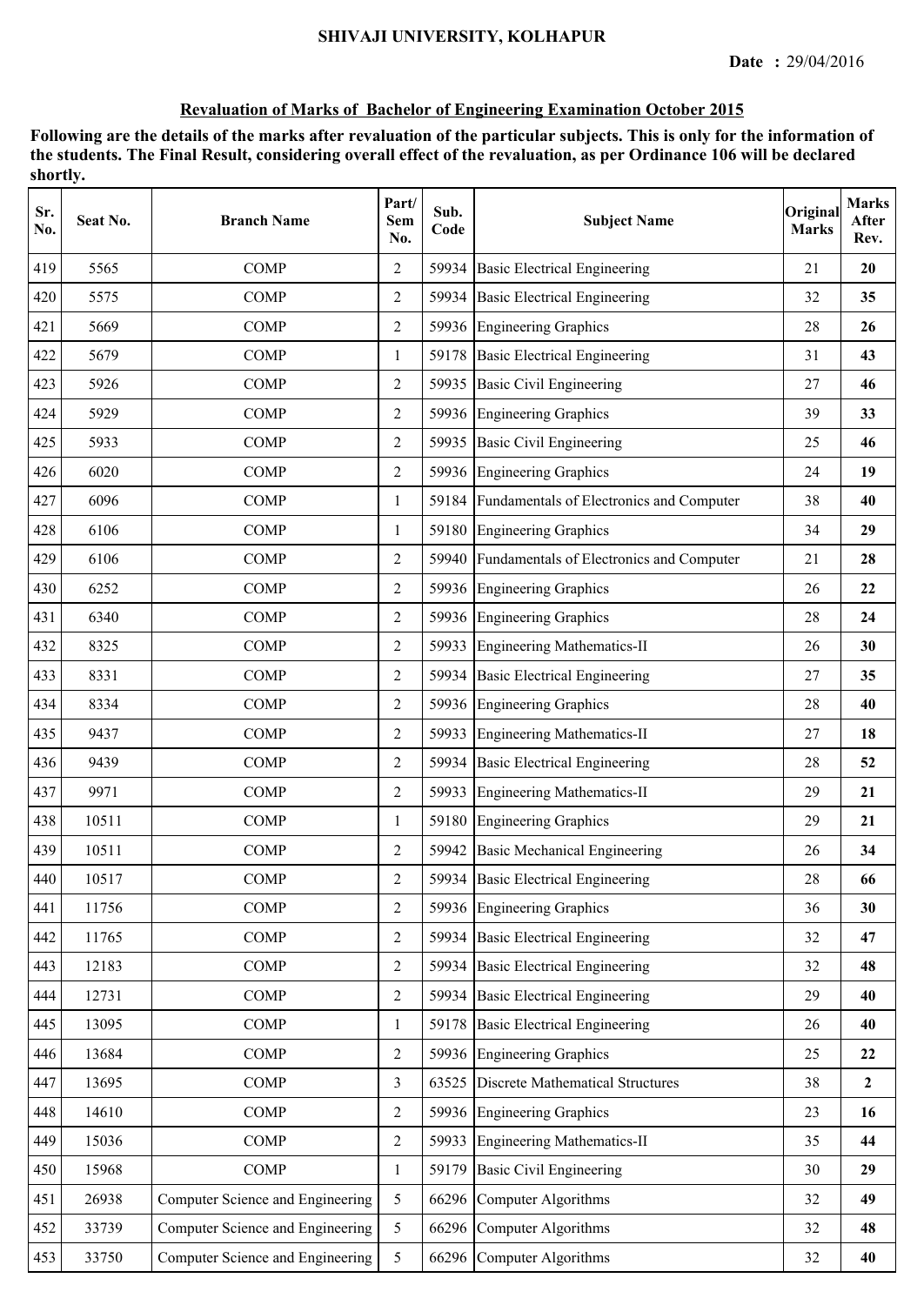| Sr.<br>No. | Seat No. | <b>Branch Name</b>               | Part/<br>Sem<br>No. | Sub.<br>Code | <b>Subject Name</b>                   | Original<br><b>Marks</b> | <b>Marks</b><br>After<br>Rev. |
|------------|----------|----------------------------------|---------------------|--------------|---------------------------------------|--------------------------|-------------------------------|
| 454        | 36114    | Computer Science and Engineering | 5                   | 66294        | <b>System Programming</b>             | 57                       | 67                            |
| 455        | 36114    | Computer Science and Engineering | 5                   |              | 66296 Computer Algorithms             | 45                       | 59                            |
| 456        | 36169    | Computer Science and Engineering | 5                   |              | 66296 Computer Algorithms             | 29                       | 35                            |
| 457        | 36175    | Computer Science and Engineering | 5                   |              | 66296 Computer Algorithms             | 27                       | 43                            |
| 458        | 36180    | Computer Science and Engineering | 6                   | 45609        | Operating System - II                 | 38                       | 9                             |
| 459        | 37092    | Computer Science and Engineering | 5                   |              | 66296 Computer Algorithms             | 34                       | 35                            |
| 460        | 39049    | Computer Science and Engineering | 5                   |              | 66296 Computer Algorithms             | 35                       | 54                            |
| 461        | 39052    | Computer Science and Engineering | 5                   |              | 66296 Computer Algorithms             | 34                       | 40                            |
| 462        | 39842    | Computer Science and Engineering | 5                   |              | 66296 Computer Algorithms             | 34                       | 30                            |
| 463        | 41210    | Computer Science and Engineering | $\tau$              | 47917        | <b>Advanced Computer Architecture</b> | 29                       | 32                            |
| 464        | 41243    | Computer Science and Engineering | $\tau$              |              | 47917 Advanced Computer Architecture  | 27                       | 28                            |
| 465        | 41245    | Computer Science and Engineering | $7\phantom{.0}$     | 47917        | <b>Advanced Computer Architecture</b> | 25                       | 25                            |
| 466        | 41246    | Computer Science and Engineering | $\overline{7}$      |              | 47917 Advanced Computer Architecture  | 29                       | 30                            |
| 467        | 41249    | Computer Science and Engineering | $\overline{7}$      |              | 47917 Advanced Computer Architecture  | 37                       | 34                            |
| 468        | 41265    | Computer Science and Engineering | $\tau$              | 47917        | Advanced Computer Architecture        | 28                       | 29                            |
| 469        | 41470    | Computer Science and Engineering | 6                   | 45609        | Operating System - II                 | 36                       | 12                            |
| 470        | 41717    | Computer Science and Engineering | $\tau$              | 47917        | <b>Advanced Computer Architecture</b> | 34                       | 31                            |
| 471        | 41908    | Computer Science and Engineering | $\tau$              |              | 47918 Distributed Systems             | 29                       | 30                            |
| 472        | 42638    | Computer Science and Engineering | $\tau$              | 47917        | Advanced Computer Architecture        | 30                       | 26                            |
| 473        | 42767    | Computer Science and Engineering | 6                   | 45609        | Operating System - II                 | 10                       | 15                            |
| 474        | 43806    | Computer Science and Engineering | 6                   | 45609        | Operating System - II                 | 32                       | 10                            |
| 475        | 44098    | Computer Science and Engineering | $\tau$              |              | 47917 Advanced Computer Architecture  | 34                       | 19                            |
| 476        | 44360    | Computer Science and Engineering | $7\phantom{.0}$     | 47917        | Advanced Computer Architecture        | 34                       | 28                            |
| 477        | 44364    | Computer Science and Engineering | $7\phantom{.0}$     | 47917        | Advanced Computer Architecture        | 27                       | 25                            |
| 478        | 44371    | Computer Science and Engineering | $\tau$              | 47918        | Distributed Systems                   | 33                       | 38                            |
| 479        | 44379    | Computer Science and Engineering | $\tau$              | 47917        | Advanced Computer Architecture        | 27                       | 36                            |
| 480        | 45402    | Computer Science and Engineering | $\tau$              | 47917        | Advanced Computer Architecture        | 28                       | 23                            |
| 481        | 45671    | Computer Science and Engineering | $\tau$              | 47917        | Advanced Computer Architecture        | 36                       | 29                            |
| 482        | 45671    | Computer Science and Engineering | $\tau$              |              | 47918 Distributed Systems             | 35                       | 38                            |
| 483        | 45680    | Computer Science and Engineering | $\boldsymbol{7}$    |              | 47918 Distributed Systems             | 35                       | 37                            |
| 484        | 45732    | Computer Science and Engineering | $\boldsymbol{7}$    | 47918        | Distributed Systems                   | 25                       | 23                            |
| 485        | 47157    | Computer Science and Engineering | $\boldsymbol{7}$    | 47917        | <b>Advanced Computer Architecture</b> | 26                       | 25                            |
| 486        | 49001    | Computer Science and Engineering | $\tau$              | 47917        | <b>Advanced Computer Architecture</b> | 28                       | 29                            |
| 487        | 50218    | Computer Science and Engineering | 7                   | 47917        | Advanced Computer Architecture        | 19                       | 21                            |
| 488        | 50218    | Computer Science and Engineering | $\tau$              | 47918        | Distributed Systems                   | $28\,$                   | 32                            |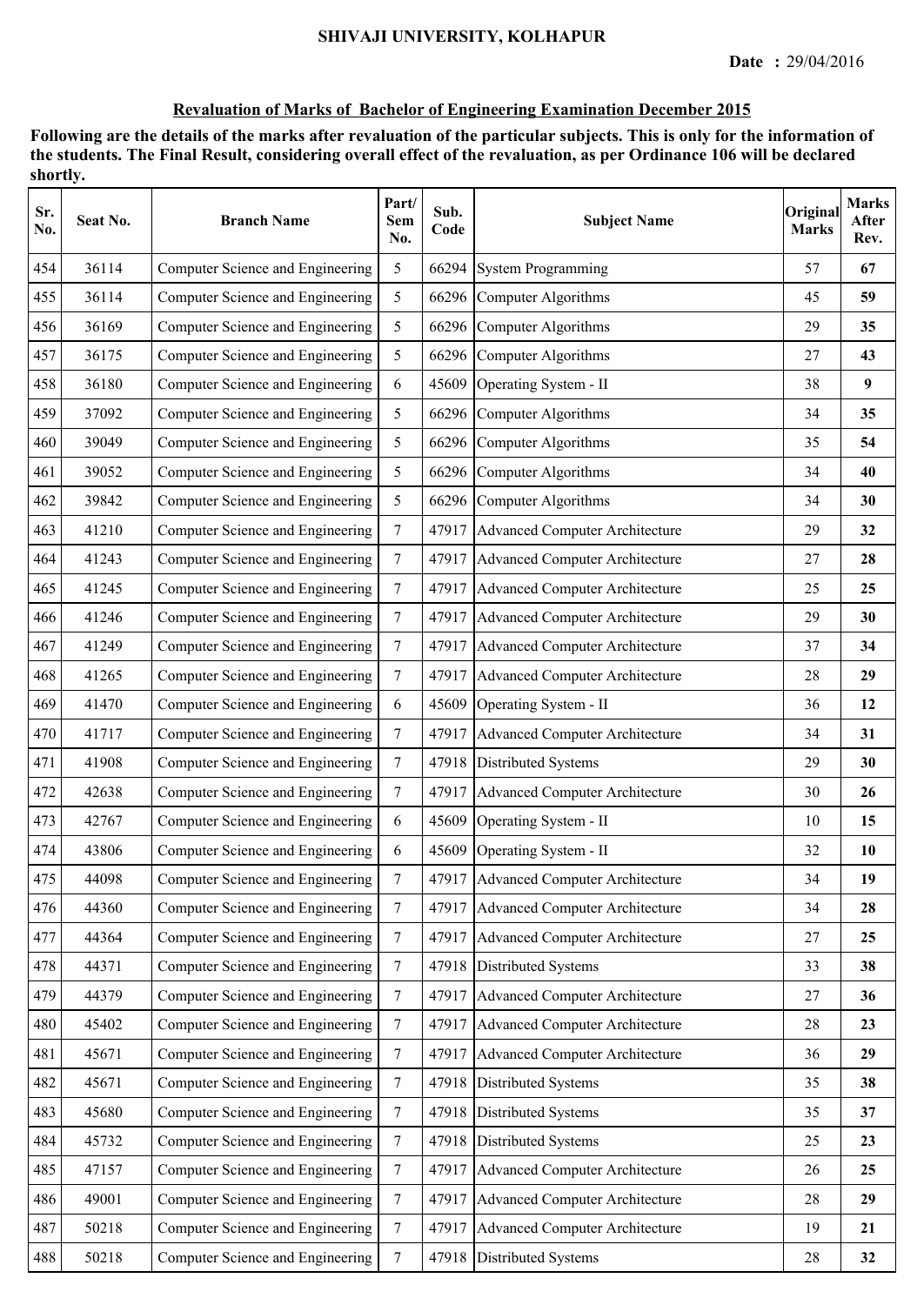| Sr.<br>No. | Seat No. | <b>Branch Name</b>               | Part/<br>Sem<br>No. | Sub.<br>Code | <b>Subject Name</b>                                              | Original<br><b>Marks</b> | <b>Marks</b><br>After<br>Rev. |
|------------|----------|----------------------------------|---------------------|--------------|------------------------------------------------------------------|--------------------------|-------------------------------|
| 489        | 50230    | Computer Science and Engineering | $\overline{7}$      |              | 47917 Advanced Computer Architecture                             | 31                       | 37                            |
| 490        | 50230    | Computer Science and Engineering | $7\overline{ }$     |              | 47918 Distributed Systems                                        | 28                       | 31                            |
| 491        | 51304    | Computer Science and Engineering | $\tau$              |              | 47917 Advanced Computer Architecture                             | 41                       | 41                            |
| 492        | 4677     | <b>ELEC</b>                      | $\mathbf{1}$        |              | 59185 Applied Mechanics                                          | 30                       | 32                            |
| 493        | 4779     | <b>ELEC</b>                      | $\mathbf{1}$        |              | 59180 Engineering Graphics                                       | 29                       | 33                            |
| 494        | 5818     | <b>ELEC</b>                      | 2                   |              | 59933 Engineering Mathematics-II                                 | 30                       | 23                            |
| 495        | 5818     | <b>ELEC</b>                      | $\overline{2}$      | 59934        | <b>Basic Electrical Engineering</b>                              | 34                       | 32                            |
| 496        | 6445     | <b>ELEC</b>                      | 2                   |              | 59936 Engineering Graphics                                       | 27                       | 26                            |
| 497        | 6619     | <b>ELEC</b>                      | 2                   |              | 59940 Fundamentals of Electronics and Computer                   | 31                       | 41                            |
| 498        | 6801     | <b>ELEC</b>                      | 1                   | 59186        | <b>Basic Mechanical Engineering</b>                              | 32                       | 34                            |
| 499        | 6815     | <b>ELEC</b>                      | 1                   |              | 59185 Applied Mechanics                                          | 27                       | 25                            |
| 500        | 6994     | <b>ELEC</b>                      | $\mathbf{1}$        |              | 59186 Basic Mechanical Engineering                               | 26                       | 31                            |
| 501        | 6994     | <b>ELEC</b>                      | $\overline{2}$      |              | 59936 Engineering Graphics                                       | 37                       | 21                            |
| 502        | 7037     | <b>ELEC</b>                      | 2                   |              | 59933 Engineering Mathematics-II                                 | 36                       | 29                            |
| 503        | 7037     | <b>ELEC</b>                      | $\overline{2}$      | 59941        | <b>Applied Mechanics</b>                                         | 20                       | 12                            |
| 504        | 8269     | <b>ELEC</b>                      | 3                   | 63368        | Engineering Mathematics-III                                      | 28                       | 33                            |
| 505        | 8281     | <b>ELEC</b>                      | 2                   | 59936        | <b>Engineering Graphics</b>                                      | 21                       | 20                            |
| 506        | 8869     | <b>ELEC</b>                      | 2                   |              | 59936 Engineering Graphics                                       | 26                       | 21                            |
| 507        | 8870     | <b>ELEC</b>                      | $\overline{2}$      |              | 59936 Engineering Graphics                                       | 34                       | 40                            |
| 508        | 11241    | <b>ELEC</b>                      | $\overline{2}$      |              | 59933 Engineering Mathematics-II                                 | 33                       | 21                            |
| 509        | 11241    | <b>ELEC</b>                      | $\overline{2}$      |              | 59934 Basic Electrical Engineering                               | 27                       | 24                            |
| 510        | 14322    | <b>ELEC</b>                      | $\overline{2}$      |              | 59936 Engineering Graphics                                       | 28                       | 26                            |
| 511        | 16411    | <b>ELEC</b>                      | $\mathbf{1}$        |              | 59178 Basic Electrical Engineering                               | 27                       | 47                            |
| 512        | 16414    | ${\rm E LEC}$                    | 1                   |              | 59178 Basic Electrical Engineering                               | 28                       | 50                            |
| 513        | 16446    | <b>ELEC</b>                      | 3                   |              | 63370 Analog Electronic Engineering                              | 35                       | 38                            |
| 514        | 18159    | ${\rm ELLC}$                     | $\overline{2}$      |              | 59936 Engineering Graphics                                       | 32                       | 28                            |
| 515        | 18160    | ${\rm ELLC}$                     | $\overline{2}$      |              | 59936 Engineering Graphics                                       | 30                       | 29                            |
| 516        | 18589    | ${\rm ELLC}$                     | $\overline{3}$      | 63369        | <b>Electrical Engineering Materials And Energy</b><br>Conversion | 25                       | 33                            |
| 517        | 23589    | Electrical                       | 3                   |              | 63368 Engineering Mathematics-III                                | 10                       | 13                            |
| 518        | 25047    | Electrical                       | $\overline{3}$      | 63368        | Engineering Mathematics-III                                      | 33                       | 30                            |
| 519        | 25083    | Electrical                       | $\overline{4}$      | 63374        | DC Machines And Transformer                                      | 36                       | 36                            |
| 520        | 25830    | Electrical                       | $\overline{4}$      |              | 63375 Power Electronics                                          | 21                       | 42                            |
| 521        | 26434    | Electrical                       | $\overline{4}$      | 63374        | DC Machines And Transformer                                      | 6                        | 42                            |
| 522        | 28764    | Electrical                       | $\overline{3}$      |              | 63368 Engineering Mathematics-III                                | 27                       | 28                            |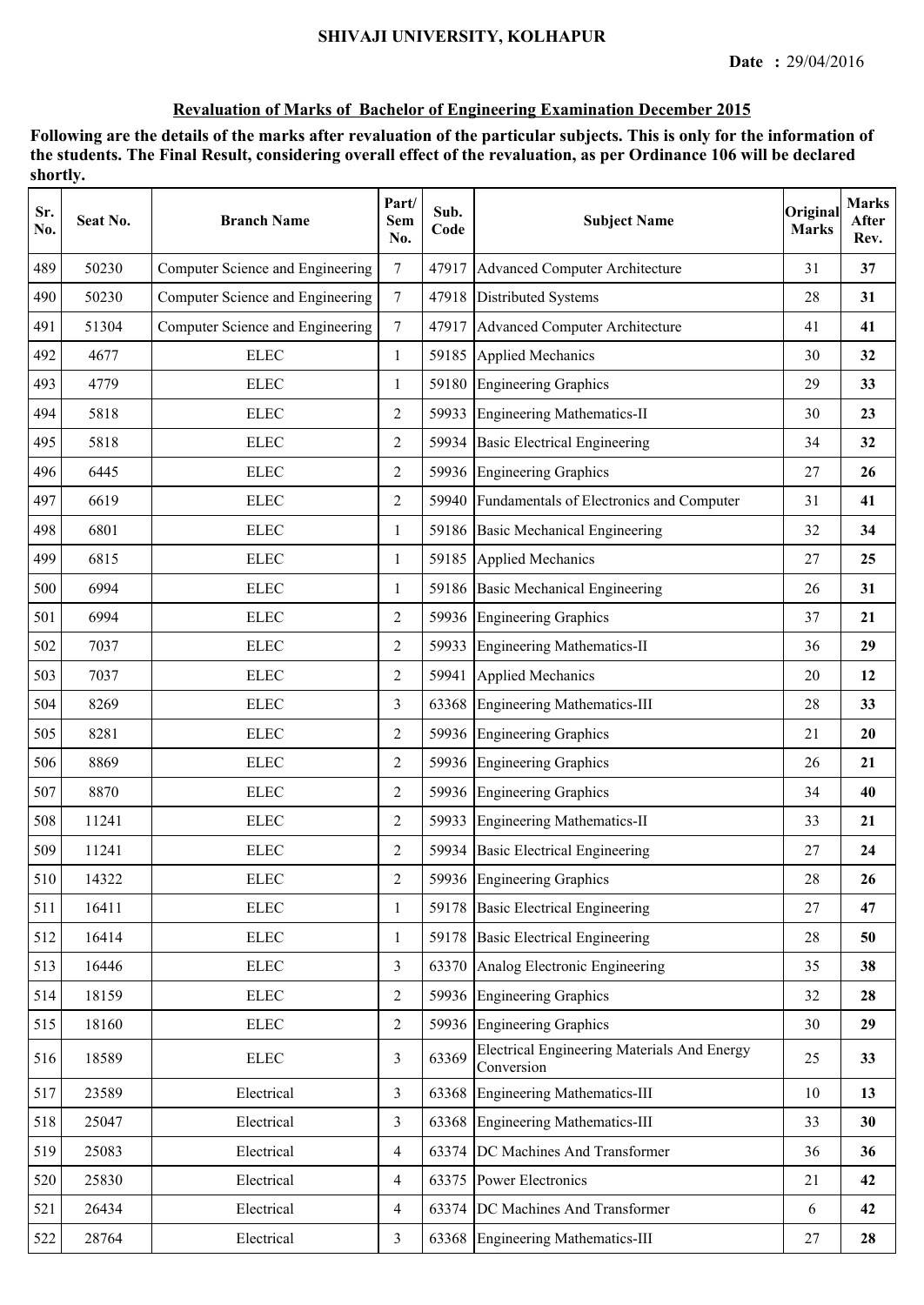| Sr.<br>No. | Seat No. | <b>Branch Name</b>       | Part/<br>Sem<br>No. | Sub.<br>Code | <b>Subject Name</b>                        | Original<br><b>Marks</b> | <b>Marks</b><br>After<br>Rev. |
|------------|----------|--------------------------|---------------------|--------------|--------------------------------------------|--------------------------|-------------------------------|
| 523        | 30700    | Electrical               | 3                   | 63368        | <b>Engineering Mathematics-III</b>         | 24                       | 21                            |
| 524        | 31135    | Electrical               | 5                   | 66250        | Digital Electronics and Microcontroller    | 30                       | 50                            |
| 525        | 32416    | Electrical               | 5                   |              | 66252 Power Systems II                     | 32                       | 55                            |
| 526        | 32446    | Electrical               | 3                   | 63371        | Electromagnetic And Electrical Circuits    | 18                       | 40                            |
| 527        | 33031    | Electrical               | 5                   | 66254        | Signals and Systems                        | 29                       | 31                            |
| 528        | 33471    | Electrical               | 3                   | 63368        | <b>Engineering Mathematics-III</b>         | 26                       | 40                            |
| 529        | 33475    | Electrical               | 3                   | 63368        | <b>Engineering Mathematics-III</b>         | 21                       | 30                            |
| 530        | 39172    | Electrical               | 5                   |              | 45576 Electromagnetics                     | 30                       | 48                            |
| 531        | 40210    | Electrical               | 5                   | 66253        | Control System II                          | 27                       | 46                            |
| 532        | 42603    | Electrical               | $\tau$              |              | 47936 High Voltage Engineering             | 18                       | 42                            |
| 533        | 42604    | Electrical               | $\tau$              |              | 47936 High Voltage Engineering             | 30                       | 48                            |
| 534        | 43404    | Electrical               | 6                   | 45587        | Communication Engineering                  | 26                       | 47                            |
| 535        | 44217    | Electrical               | 5                   |              | 45576 Electromagnetics                     | 29                       | 48                            |
| 536        | 45125    | Electrical               | 5                   | 45576        | Electromagnetics                           | 29                       | 36                            |
| 537        | 45259    | Electrical               | $\tau$              | 47935        | <b>Electrical Drives and Control</b>       | 28                       | 27                            |
| 538        | 45267    | Electrical               | $\tau$              | 47935        | <b>Electrical Drives and Control</b>       | 27                       | 45                            |
| 539        | 45515    | Electrical               | 7                   | 47935        | <b>Electrical Drives and Control</b>       | 34                       | 27                            |
| 540        | 52602    | Electrical               | $\tau$              |              | 47935 Electrical Drives and Control        | 29                       | 23                            |
| 541        | 22742    | Electronics              | 3                   | 63437        | Analog Communication                       | 24                       | 34                            |
| 542        | 23248    | Electronics              | $\overline{4}$      | 63444        | Control System Engineering                 | 27                       | 49                            |
| 543        | 26929    | Electronics              | 5                   |              | 66282 Electromagnetic Engineering          | 33                       | 37                            |
| 544        | 27551    | Electronics              | 5                   |              | 66282 Electromagnetic Engineering          | 19                       | 37                            |
| 545        | 28393    | Electronics              | 5                   | 66282        | <b>Electromagnetic Engineering</b>         | 28                       | 23                            |
| 546        | 28427    | Electronics              | 6                   | 45599        | Industrial Management & Operation Research | 38                       | 30                            |
| 547        | 33682    | Electronics              | 5                   | 66281        | Microcontroller                            | 27                       | 53                            |
| 548        | 33699    | Electronics              | 5                   | 66281        | Microcontroller                            | 22                       | 43                            |
| 549        | 33715    | Electronics              | 6                   | 45599        | Industrial Management & Operation Research | 28                       | 28                            |
| 550        | 34111    | Electronics              | 5                   | 66281        | Microcontroller                            | 19                       | 41                            |
| 551        | 34132    | Electronics              | 5                   | 66281        | Microcontroller                            | 16                       | 44                            |
| 552        | 41191    | Electronics              | 5                   | 45590        | Analog Integrated Circuits & Applications  | 35                       | 45                            |
| 553        | 47533    | Electronics              | $\tau$              |              | 47946 Embedded System Design               | 28                       | 56                            |
| 554        | 24223    | Electronics & Tele-comm. | 3                   | 63460        | <b>Engineering Mathematics-III</b>         | 13                       | 40                            |
| 555        | 27024    | Electronics & Tele-comm. | 5                   | 66314        | Antenna and Wave Propagation               | 25                       | 43                            |
| 556        | 28812    | Electronics & Tele-comm. | 5                   | 66315        | <b>Control Systems</b>                     | 31                       | 51                            |
| 557        | 28839    | Electronics & Tele-comm. | 5                   | 66314        | Antenna and Wave Propagation               | 25                       | 25                            |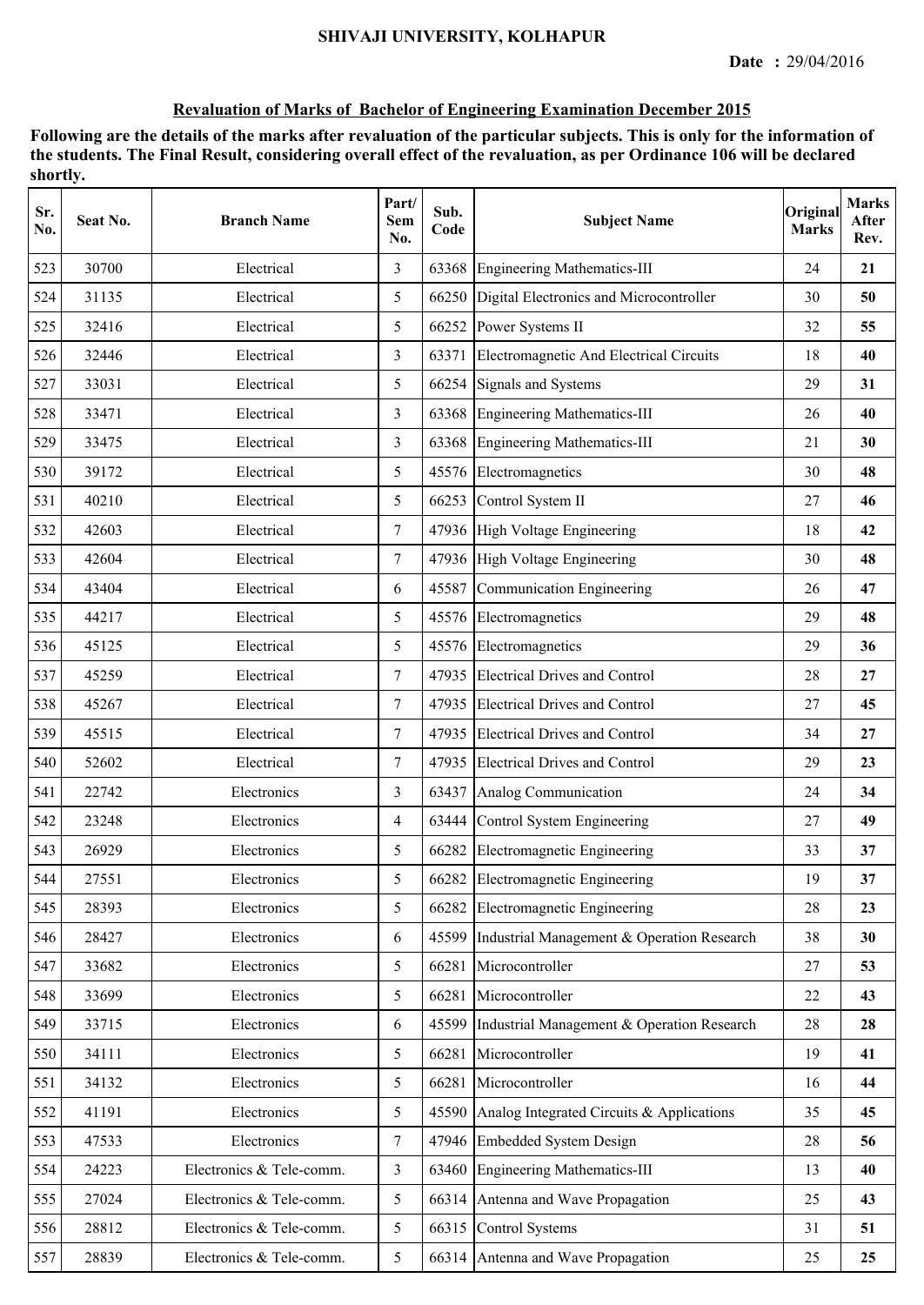| Sr.<br>No. | Seat No. | <b>Branch Name</b>       | Part/<br>Sem<br>No. | Sub.<br>Code | <b>Subject Name</b>                  | Original<br><b>Marks</b> | <b>Marks</b><br>After<br>Rev. |
|------------|----------|--------------------------|---------------------|--------------|--------------------------------------|--------------------------|-------------------------------|
| 558        | 28842    | Electronics & Tele-comm. | 5                   | 66315        | Control Systems                      | 16                       | 43                            |
| 559        | 29765    | Electronics & Tele-comm. | 5                   |              | 66314 Antenna and Wave Propagation   | 27                       | 31                            |
| 560        | 29783    | Electronics & Tele-comm. | 3                   |              | 63460 Engineering Mathematics - III  | 8                        | 37                            |
| 561        | 29783    | Electronics & Tele-comm. | 5                   |              | 66314 Antenna and Wave Propagation   | 27                       | 32                            |
| 562        | 29793    | Electronics & Tele-comm. | 5                   |              | 66314 Antenna and Wave Propagation   | 19                       | 44                            |
| 563        | 29794    | Electronics & Tele-comm. | 3                   |              | 63463 Network Analysis               | 19                       | 41                            |
| 564        | 29794    | Electronics & Tele-comm. | 5                   | 66315        | <b>Control Systems</b>               | 26                       | 52                            |
| 565        | 29843    | Electronics & Tele-comm. | 3                   | 63460        | Engineering Mathematics-III          | 21                       | 45                            |
| 566        | 29960    | Electronics & Tele-comm. | 5                   |              | 66314 Antenna and Wave Propagation   | 12                       | 35                            |
| 567        | 30269    | Electronics & Tele-comm. | $\overline{4}$      | 63468        | Data Structure                       | 24                       | 25                            |
| 568        | 30287    | Electronics & Tele-comm. | 3                   |              | 42730 Linear Circuits                | 28                       | 45                            |
| 569        | 31157    | Electronics & Tele-comm. | 5                   |              | 66314 Antenna and Wave Propagation   | 19                       | 44                            |
| 570        | 31780    | Electronics & Tele-comm. | 5                   |              | 66315 Control Systems                | 27                       | 45                            |
| 571        | 32166    | Electronics & Tele-comm. | 3                   |              | 42730 Linear Circuits                | 20                       | 11                            |
| 572        | 32555    | Electronics & Tele-comm. | $\overline{4}$      | 63469        | Electromagnetic Engineering          | 17                       | 17                            |
| 573        | 32580    | Electronics & Tele-comm. | 4                   |              | 63468 Data Structure                 | 29                       | 30                            |
| 574        | 32597    | Electronics & Tele-comm. | 5                   | 45689        | Linear Integrated Circuits           | 19                       | 47                            |
| 575        | 32864    | Electronics & Tele-comm. | 5                   |              | 66316 Signals and Systems            | 29                       | 47                            |
| 576        | 32879    | Electronics & Tele-comm. | $\overline{4}$      | 63469        | Electromagnetic Engineering          | 17                       | 17                            |
| 577        | 36631    | Electronics & Tele-comm. | 5                   |              | 66314 Antenna and Wave Propagation   | 18                       | 47                            |
| 578        | 36631    | Electronics & Tele-comm. | 5                   |              | 66315 Control Systems                | 29                       | 59                            |
| 579        | 39560    | Electronics & Tele-comm. | 5                   |              | 66315 Control Systems                | 24                       | 50                            |
| 580        | 40339    | Electronics & Tele-comm. | 5                   |              | 66315 Control Systems                | 28                       | 47                            |
| 581        | 42661    | Electronics & Tele-comm. | 5                   |              | 45686 Microcontroller                | 24                       | 25                            |
| 582        | 43364    | Electronics & Tele-comm. | 6                   | 45693        | Digital Communication                | 30                       | 36                            |
| 583        | 43634    | Electronics & Tele-comm. | $\overline{7}$      |              | 47926 Computer Communication Network | 17                       | 22                            |
| 584        | 44101    | Electronics & Tele-comm. | $\overline{7}$      |              | 47928 Microwave Engineering          | 26                       | 28                            |
| 585        | 46919    | Electronics & Tele-comm. | $\overline{7}$      |              | 47928 Microwave Engineering          | 29                       | 46                            |
| 586        | 49491    | Electronics & Tele-comm. | $\overline{7}$      |              | 47926 Computer Communication Network | 45                       | 74                            |
| 587        | 1002     | <b>ELET</b>              | 1                   |              | 59180 Engineering Graphics           | 31                       | 36                            |
| 588        | 1007     | <b>ELET</b>              | $\mathbf{1}$        |              | 59180 Engineering Graphics           | 29                       | 25                            |
| 589        | 3022     | <b>ELET</b>              | 1                   | 59180        | <b>Engineering Graphics</b>          | 30                       | 29                            |
| 590        | 5663     | <b>ELET</b>              | $\overline{2}$      | 59933        | Engineering Mathematics-II           | 37                       | 28                            |
| 591        | 5664     | <b>ELET</b>              | 2                   |              | 59936 Engineering Graphics           | 33                       | 27                            |
| 592        | 5666     | <b>ELET</b>              | $\overline{2}$      |              | 59936 Engineering Graphics           | 34                       | 40                            |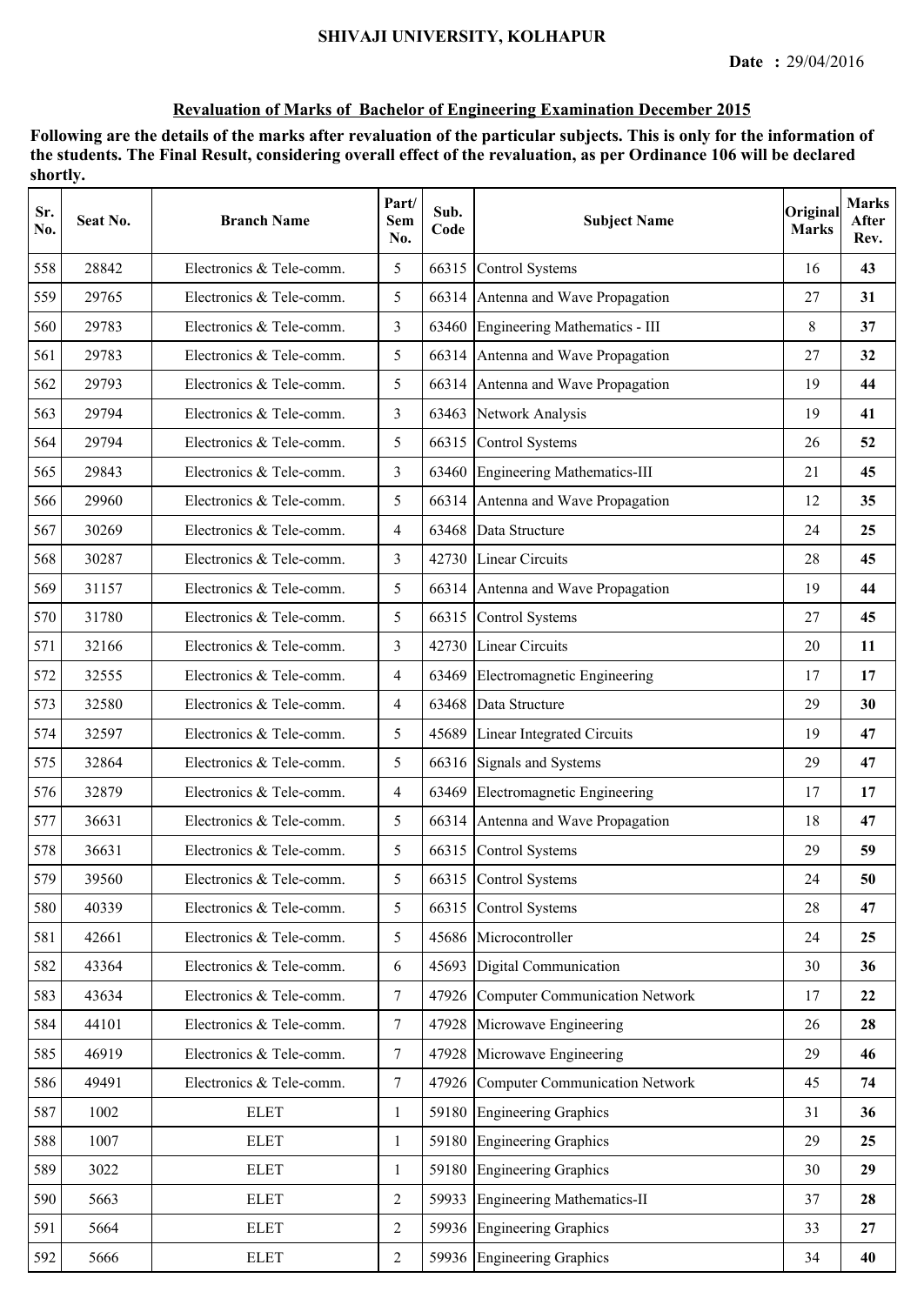| Sr.<br>No. | Seat No. | <b>Branch Name</b>        | Part/<br><b>Sem</b><br>No. | Sub.<br>Code | <b>Subject Name</b>                            | Original<br><b>Marks</b> | <b>Marks</b><br>After<br>Rev. |
|------------|----------|---------------------------|----------------------------|--------------|------------------------------------------------|--------------------------|-------------------------------|
| 593        | 5899     | <b>ELET</b>               | 2                          | 59934        | <b>Basic Electrical Engineering</b>            | 38                       | 53                            |
| 594        | 5910     | <b>ELET</b>               | $\overline{2}$             |              | 59936 Engineering Graphics                     | 36                       | 27                            |
| 595        | 5915     | <b>ELET</b>               | $\overline{2}$             | 59933        | Engineering Mathematics-II                     | 23                       | 31                            |
| 596        | 5915     | <b>ELET</b>               | $\overline{2}$             |              | 59935 Basic Civil Engineering                  | 29                       | 28                            |
| 597        | 5991     | <b>ELET</b>               | 1                          |              | 59180 Engineering Graphics                     | 20                       | 20                            |
| 598        | 6089     | <b>ELET</b>               | $\mathbf{1}$               | 59184        | Fundamentals of Electronics and Computer       | 27                       | 37                            |
| 599        | 6089     | <b>ELET</b>               | 2                          | 59933        | Engineering Mathematics-II                     | 31                       | 27                            |
| 600        | 6092     | <b>ELET</b>               | $\overline{2}$             | 59933        | Engineering Mathematics-II                     | 32                       | 19                            |
| 601        | 6094     | <b>ELET</b>               | $\overline{2}$             | 59933        | Engineering Mathematics-II                     | 28                       | 27                            |
| 602        | 6094     | <b>ELET</b>               | $\overline{2}$             | 59934        | <b>Basic Electrical Engineering</b>            | 20                       | 30                            |
| 603        | 9385     | <b>ELET</b>               | $\overline{2}$             |              | 59936 Engineering Graphics                     | 30                       | 40                            |
| 604        | 10447    | <b>ELET</b>               | 1                          |              | 59180 Engineering Graphics                     | 30                       | 20                            |
| 605        | 10448    | <b>ELET</b>               | $\overline{2}$             |              | 59936 Engineering Graphics                     | 30                       | 42                            |
| 606        | 11699    | <b>ELET</b>               | 3                          |              | 63438 Network Analysis                         | 30                       | 50                            |
| 607        | 10646    | <b>ENVI</b>               | 1                          | 59180        | <b>Engineering Graphics</b>                    | 28                       | 13                            |
| 608        | 27597    | Environmental             | 5                          | 66272        | Building Planning & Design                     | 35                       | 40                            |
| 609        | 1707     | <b>ETC</b>                | 1                          | 59180        | <b>Engineering Graphics</b>                    | 28                       | 45                            |
| 610        | 4102     | <b>ETC</b>                | $\mathbf{1}$               |              | 59178 Basic Electrical Engineering             | 15                       | 42                            |
| 611        | 4271     | <b>ETC</b>                | $\mathbf{1}$               |              | 59184 Fundamentals of Electronics and Computer | 33                       | 40                            |
| 612        | 4681     | <b>ETC</b>                | $\mathbf{1}$               |              | 59183 Engineering Chemistry                    | 37                       | 40                            |
| 613        | 5714     | <b>ETC</b>                | 2                          |              | 59936 Engineering Graphics                     | 34                       | 20                            |
| 614        | 5727     | <b>ETC</b>                |                            |              | 59184 Fundamentals of Electronics and Computer | 37                       | 35                            |
| 615        | 5864     | $\ensuremath{\text{ETC}}$ | 1                          | 59180        | <b>Engineering Graphics</b>                    | 29                       | 19                            |
| 616        | 5864     | <b>ETC</b>                | $\overline{2}$             | 59933        | Engineering Mathematics-II                     | 29                       | 27                            |
| 617        | 6031     | <b>ETC</b>                | $\mathbf{1}$               |              | 59180 Engineering Graphics                     | 27                       | 27                            |
| 618        | 6355     | $\ensuremath{\text{ETC}}$ | $\overline{2}$             |              | 59936 Engineering Graphics                     | 18                       | 16                            |
| 619        | 6562     | $\ensuremath{\text{ETC}}$ | $\overline{2}$             |              | 59934 Basic Electrical Engineering             | 35                       | 50                            |
| 620        | 7046     | $\ensuremath{\text{ETC}}$ | $\overline{2}$             |              | 59936 Engineering Graphics                     | 25                       | 21                            |
| 621        | 7047     | $\ensuremath{\text{ETC}}$ | $\overline{2}$             |              | 59936 Engineering Graphics                     | 22                       | 24                            |
| 622        | 8392     | <b>ETC</b>                | $\overline{3}$             |              | 63460 Engineering Mathematics-III              | 16                       | 43                            |
| 623        | 8418     | $\ensuremath{\text{ETC}}$ | $\overline{3}$             |              | 63460 Engineering Mathematics-III              | 6                        | 40                            |
| 624        | 8425     | $\ensuremath{\text{ETC}}$ | $\overline{3}$             | 63460        | Engineering Mathematics-III                    | 16                       | 46                            |
| 625        | 8432     | $\ensuremath{\text{ETC}}$ | $\overline{3}$             | 63460        | Engineering Mathematics-III                    | 16                       | 75                            |
| 626        | 8486     | $\ensuremath{\text{ETC}}$ | $\overline{3}$             |              | 63463 Network Analysis                         | 29                       | 57                            |
| 627        | 8936     | $\ensuremath{\text{ETC}}$ | $\mathbf{1}$               |              | 59180 Engineering Graphics                     | 25                       | 22                            |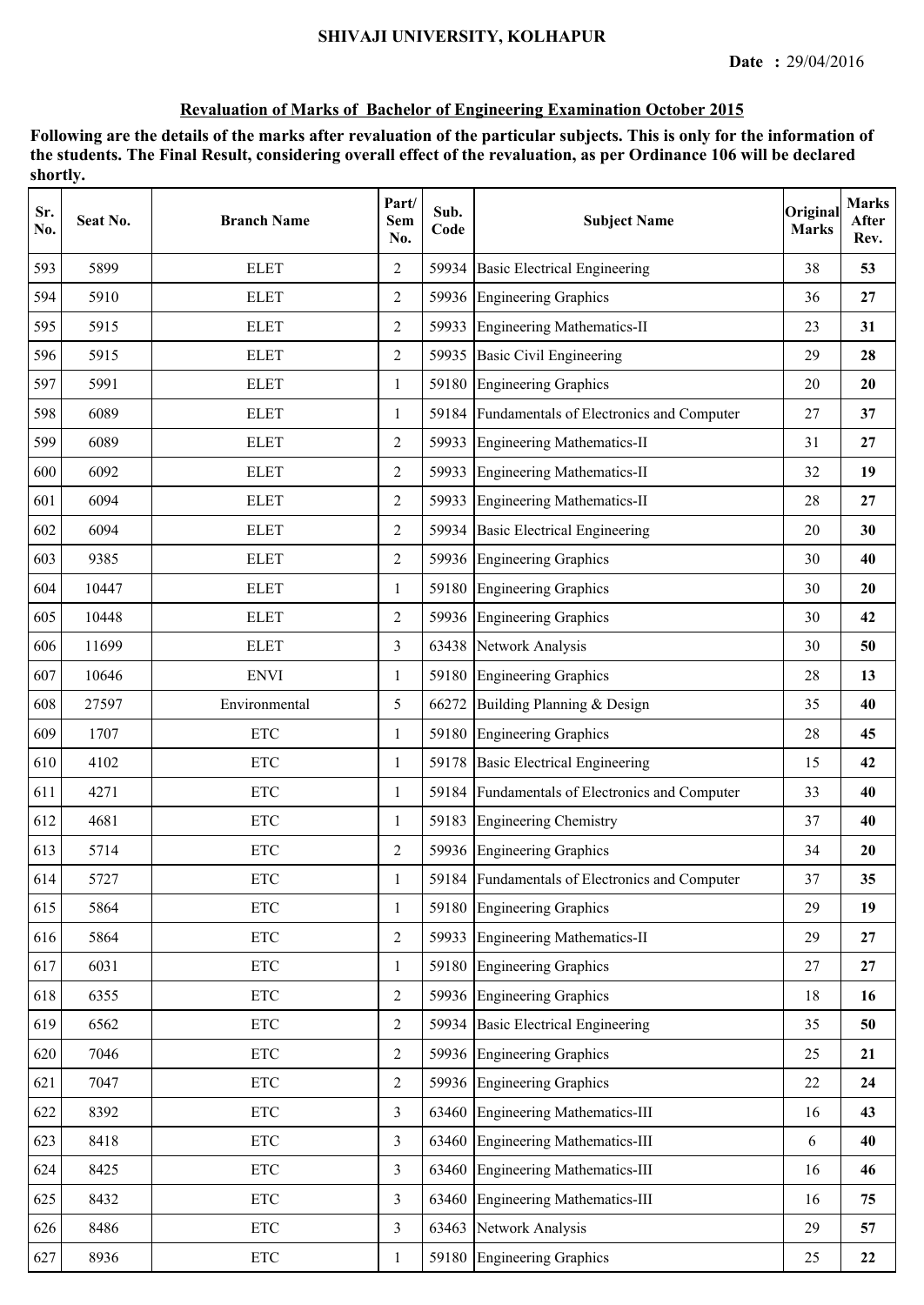| Sr.<br>No. | Seat No. | <b>Branch Name</b>            | Part/<br><b>Sem</b><br>No. | Sub.<br>Code | <b>Subject Name</b>                 | Original<br><b>Marks</b> | <b>Marks</b><br>After<br>Rev. |
|------------|----------|-------------------------------|----------------------------|--------------|-------------------------------------|--------------------------|-------------------------------|
| 628        | 8936     | <b>ETC</b>                    | 3                          | 63463        | Network Analysis                    | 31                       | 49                            |
| 629        | 10029    | <b>ETC</b>                    | $\mathbf{1}$               |              | 59180 Engineering Graphics          | 18                       | 16                            |
| 630        | 11430    | <b>ETC</b>                    | $\overline{2}$             |              | 59936 Engineering Graphics          | 31                       | 48                            |
| 631        | 11445    | <b>ETC</b>                    | $\overline{2}$             |              | 59936 Engineering Graphics          | 19                       | 27                            |
| 632        | 11446    | <b>ETC</b>                    | 2                          |              | 59936 Engineering Graphics          | 16                       | 18                            |
| 633        | 11454    | $\ensuremath{\text{ETC}}$     | $\overline{2}$             | 59936        | <b>Engineering Graphics</b>         | 23                       | 28                            |
| 634        | 12246    | <b>ETC</b>                    | 2                          | 59942        | <b>Basic Mechanical Engineering</b> | 29                       | 41                            |
| 635        | 13722    | <b>ETC</b>                    | 3                          | 63463        | Network Analysis                    | 25                       | 50                            |
| 636        | 13724    | <b>ETC</b>                    | $\overline{3}$             | 63463        | Network Analysis                    | 26                       | 51                            |
| 637        | 13726    | <b>ETC</b>                    | $\overline{2}$             |              | 59936 Engineering Graphics          | 22                       | 24                            |
| 638        | 13727    | <b>ETC</b>                    | $\overline{3}$             | 63463        | Network Analysis                    | 16                       | 47                            |
| 639        | 13729    | <b>ETC</b>                    | $\overline{2}$             |              | 59933 Engineering Mathematics-II    | 33                       | 40                            |
| 640        | 13730    | $\ensuremath{\text{ETC}}$     | $\overline{2}$             |              | 59936 Engineering Graphics          | 26                       | 14                            |
| 641        | 13732    | <b>ETC</b>                    | $\overline{2}$             |              | 59936 Engineering Graphics          | 22                       | 40                            |
| 642        | 13734    | <b>ETC</b>                    | 2                          | 59936        | <b>Engineering Graphics</b>         | 16                       | 15                            |
| 643        | 13737    | <b>ETC</b>                    | $\overline{2}$             |              | 59936 Engineering Graphics          | 8                        | 19                            |
| 644        | 13737    | <b>ETC</b>                    | 3                          | 63460        | Engineering Mathematics-III         | 27                       | 50                            |
| 645        | 13738    | <b>ETC</b>                    | $\overline{3}$             | 63460        | Engineering Mathematics-III         | 12                       | 39                            |
| 646        | 13740    | <b>ETC</b>                    | $\overline{2}$             |              | 59936 Engineering Graphics          | 22                       | 23                            |
| 647        | 14443    | <b>ETC</b>                    | $\overline{2}$             |              | 59936 Engineering Graphics          | 26                       | 27                            |
| 648        | 15145    | <b>ETC</b>                    | 2                          |              | 59941 Applied Mechanics             | 31                       | 29                            |
| 649        | 15250    | <b>ETC</b>                    | 3                          |              | 63464 Transducers And Measurement   | 36                       | 57                            |
| 650        | 16036    | <b>ETC</b>                    | $\mathbf{1}$               | 59180        | <b>Engineering Graphics</b>         | 13                       | 13                            |
| 651        | 16037    | <b>ETC</b>                    | 1                          | 59180        | Engineering Graphics                | 20                       | 28                            |
| 652        | 17101    | $\ensuremath{\text{ETC}}$     | $\overline{2}$             |              | 59936 Engineering Graphics          | 29                       | 21                            |
| 653        | 17104    | $\ensuremath{\text{ETC}}$     | $\overline{2}$             |              | 59936 Engineering Graphics          | 31                       | 24                            |
| 654        | 29753    | <b>Information Technology</b> | $\overline{3}$             | 42701        | Applied Mathematics - I             | 30                       | 40                            |
| 655        | 29754    | <b>Information Technology</b> | $\overline{3}$             | 63512        | Discrete Mathematical Structures    | 21                       | 40                            |
| 656        | 30190    | <b>Information Technology</b> | 5                          | 66302        | Computer Algorithms                 | 31                       | 29                            |
| 657        | 34820    | <b>Information Technology</b> | 5                          | 66302        | Computer Algorithms                 | 36                       | 38                            |
| 658        | 11401    | <b>INST</b>                   | $\overline{2}$             | 59936        | <b>Engineering Graphics</b>         | 24                       | 29                            |
| 659        | 11402    | <b>INST</b>                   | $\overline{2}$             | 59933        | <b>Engineering Mathematics-II</b>   | 26                       | 25                            |
| 660        | 43611    | Instrumentation               | $\overline{7}$             | 47963        | Industrial Automation -II           | 32                       | 40                            |
| 661        | 43611    | Instrumentation               | $\tau$                     | 47964        | Digital signal Processing           | 30                       | 40                            |
| 662        | 43612    | Instrumentation               | $\tau$                     |              | 47962 Instrumentation system design | 34                       | 34                            |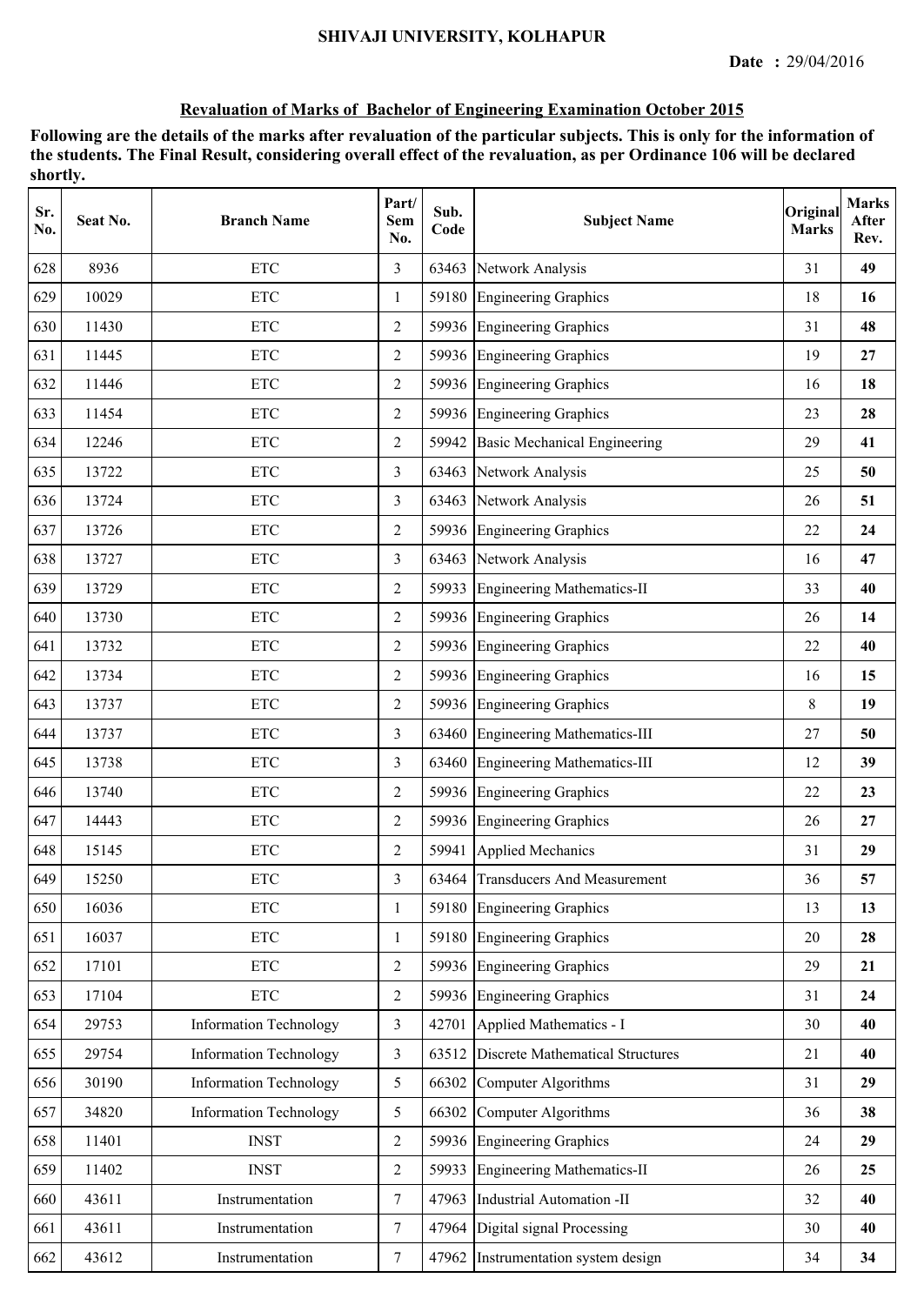| Sr.<br>No. | Seat No. | <b>Branch Name</b>    | Part/<br>Sem<br>No. | Sub.<br>Code | <b>Subject Name</b>                            | Original<br><b>Marks</b> | <b>Marks</b><br>After<br>Rev. |
|------------|----------|-----------------------|---------------------|--------------|------------------------------------------------|--------------------------|-------------------------------|
| 663        | 43612    | Instrumentation       | $\tau$              | 47963        | Industrial Automation -II                      | 37                       | 42                            |
| 664        | 43619    | Instrumentation       | $\overline{7}$      | 47961        | Advanced process Instrumentation               | 35                       | 42                            |
| 665        | 43619    | Instrumentation       | $\overline{7}$      | 47962        | Instrumentation system design                  | 37                       | 42                            |
| 666        | 49856    | Instrumentation       | $\overline{7}$      | 47962        | Instrumentation system design                  | 36                       | 46                            |
| 667        | 49882    | Instrumentation       | $\overline{7}$      |              | 47962 Instrumentation system design            | 26                       | 28                            |
| 668        | 49893    | Instrumentation       | $\tau$              |              | 47962 Instrumentation system design            | 46                       | 59                            |
| 669        | 49893    | Instrumentation       | $\tau$              |              | 47966 Neural & Fuzzy Based Control             | 50                       | 61                            |
| 670        | 49906    | Instrumentation       | $\tau$              | 47963        | Industrial Automation -II                      | 36                       | 41                            |
| 671        | 49909    | Instrumentation       | 7                   |              | 47961 Advanced process Instrumentation         | 36                       | 41                            |
| 672        | 49909    | Instrumentation       | $\tau$              | 47962        | Instrumentation system design                  | 34                       | 42                            |
| 673        | 5394     | IT                    | $\overline{2}$      |              | 59936 Engineering Graphics                     | 36                       | 27                            |
| 674        | 5406     | IT                    | $\overline{2}$      |              | 59936 Engineering Graphics                     | 27                       | 26                            |
| 675        | 5585     | IT                    | $\mathbf{1}$        |              | 59179 Basic Civil Engineering                  | 35                       | 33                            |
| 676        | 5589     | IT                    | 1                   |              | 59184 Fundamentals of Electronics and Computer | 33                       | 33                            |
| 677        | 5589     | IT                    | $\overline{2}$      | 59932        | <b>Engineering Physics</b>                     | 31                       | 36                            |
| 678        | 8663     | IT                    | $\overline{2}$      |              | 59936 Engineering Graphics                     | 25                       | 21                            |
| 679        | 10770    | IT                    | 2                   | 59936        | <b>Engineering Graphics</b>                    | 26                       | 27                            |
| 680        | 13280    | IT                    | 2                   |              | 59936 Engineering Graphics                     | 32                       | 25                            |
| 681        | 13455    | IT                    | $\overline{2}$      |              | 59934 Basic Electrical Engineering             | 28                       | 33                            |
| 682        | 172      | <b>MECH</b>           | $\mathbf{1}$        |              | 59180 Engineering Graphics                     | 23                       | 31                            |
| 683        | 930      | <b>MECH</b>           | $\mathbf{1}$        |              | 59184 Fundamentals of Electronics and Computer | 33                       | 25                            |
| 684        | 1937     | <b>MECH</b>           | 1                   |              | 59178 Basic Electrical Engineering             | 19                       | 43                            |
| 685        | 1944     | <b>MECH</b>           | $\mathbf{1}$        |              | 59180 Engineering Graphics                     | 26                       | 25                            |
| 686        | 2897     | <b>MECH</b>           | $\mathbf{1}$        | 59178        | <b>Basic Electrical Engineering</b>            | 24                       | 48                            |
| 687        | 2923     | <b>MECH</b>           | 1                   |              | 59176 Engineering Physics                      | 65                       | 87                            |
| 688        | 3183     | <b>MECH</b>           | $\mathbf{1}$        | 59180        | Engineering Graphics                           | 35                       | 24                            |
| 689        | 4500     | <b>MECH</b>           | $\mathbf{1}$        | 59180        | Engineering Graphics                           | 29                       | 28                            |
| 690        | 4533     | MECH                  | $\mathbf{1}$        |              | 59180 Engineering Graphics                     | 25                       | 25                            |
| 691        | 4662     | <b>MECH</b>           | $\mathbf{1}$        |              | 59185 Applied Mechanics                        | 27                       | 32                            |
| 692        | 4664     | <b>MECH</b>           | $\mathbf{1}$        |              | 59184 Fundamentals of Electronics and Computer | 37                       | 27                            |
| 693        | 4667     | <b>MECH</b>           | $\mathbf{1}$        |              | 59183 Engineering Chemistry                    | 36                       | 40                            |
| 694        | 4716     | <b>MECH</b>           | $\mathbf{1}$        | 59180        | <b>Engineering Graphics</b>                    | 33                       | 18                            |
| 695        | 5331     | <b>MECH</b>           | 1                   | 59180        | <b>Engineering Graphics</b>                    | 22                       | 28                            |
| 696        | 5450     | <b>MECH</b>           | 2                   | 59935        | <b>Basic Civil Engineering</b>                 | 34                       | 37                            |
| 697        | 5450     | $\operatorname{MECH}$ | $\overline{2}$      |              | 59936 Engineering Graphics                     | 19                       | 17                            |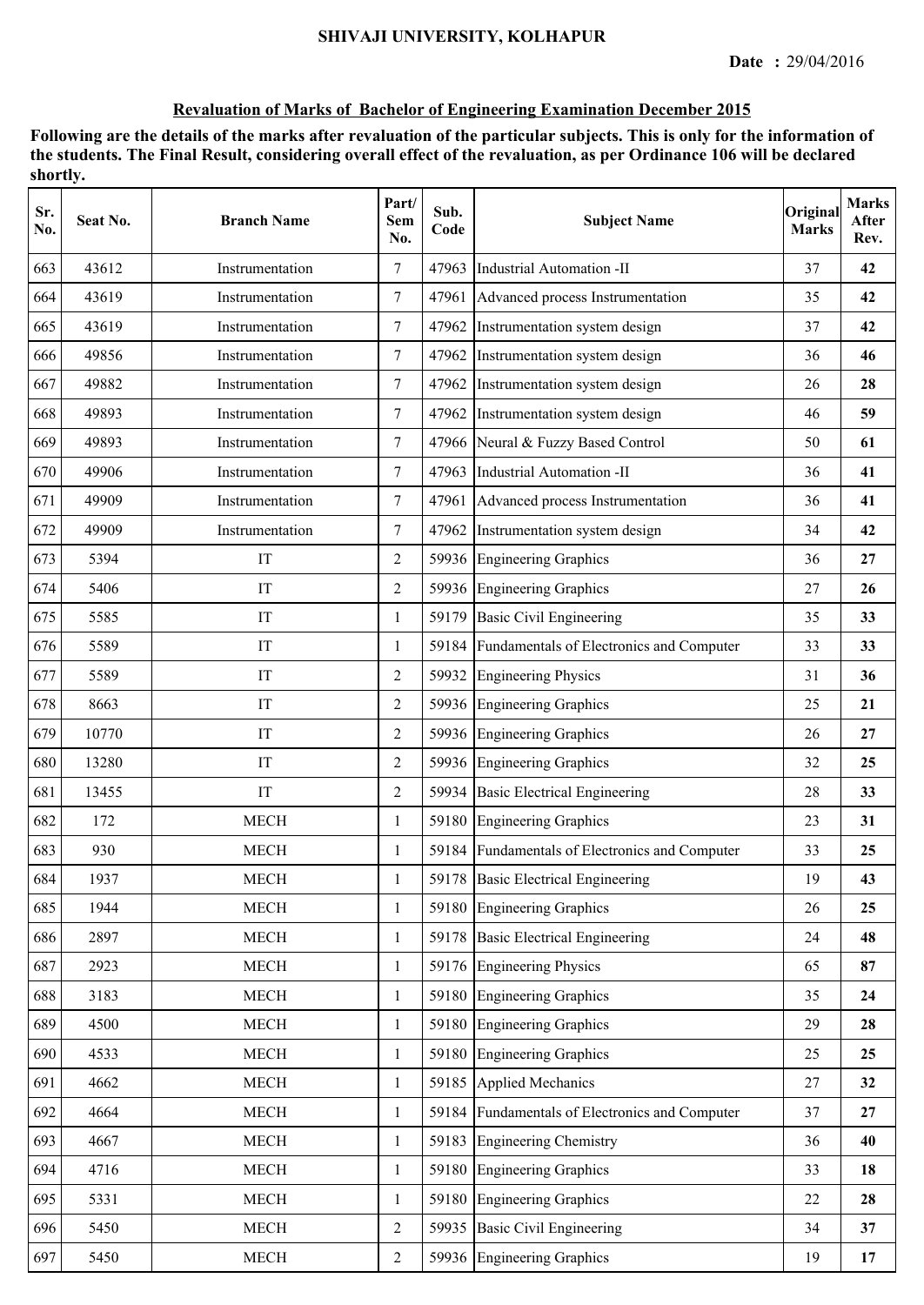| Sr.<br>No. | Seat No. | <b>Branch Name</b> | Part/<br>Sem<br>No. | Sub.<br>Code | <b>Subject Name</b>                            | Original<br><b>Marks</b> | <b>Marks</b><br>After<br>Rev. |
|------------|----------|--------------------|---------------------|--------------|------------------------------------------------|--------------------------|-------------------------------|
| 698        | 5545     | <b>MECH</b>        | $\overline{2}$      | 59935        | <b>Basic Civil Engineering</b>                 | 34                       | 30                            |
| 699        | 5546     | <b>MECH</b>        | $\overline{2}$      | 59935        | <b>Basic Civil Engineering</b>                 | 28                       | 24                            |
| 700        | 5549     | <b>MECH</b>        | 1                   | 59185        | Applied Mechanics                              | 32                       | 28                            |
| 701        | 5644     | <b>MECH</b>        | 1                   |              | 59180 Engineering Graphics                     | 25                       | 40                            |
| 702        | 5646     | <b>MECH</b>        | 2                   |              | 59934 Basic Electrical Engineering             | 28                       | 35                            |
| 703        | 5647     | <b>MECH</b>        | $\overline{c}$      |              | 59934 Basic Electrical Engineering             | 28                       | 31                            |
| 704        | 5810     | <b>MECH</b>        | $\overline{2}$      |              | 59936 Engineering Graphics                     | 32                       | 31                            |
| 705        | 5811     | <b>MECH</b>        | 2                   |              | 59936 Engineering Graphics                     | 20                       | 19                            |
| 706        | 5973     | <b>MECH</b>        | $\overline{2}$      | 59935        | <b>Basic Civil Engineering</b>                 | 31                       | 30                            |
| 707        | 6072     | <b>MECH</b>        | $\overline{2}$      |              | 59940 Fundamentals of Electronics and Computer | 28                       | 31                            |
| 708        | 6074     | <b>MECH</b>        | $\overline{2}$      |              | 59933 Engineering Mathematics-II               | 27                       | 29                            |
| 709        | 6081     | <b>MECH</b>        | $\overline{2}$      | 59942        | <b>Basic Mechanical Engineering</b>            | 36                       | 40                            |
| 710        | 6082     | <b>MECH</b>        | 2                   |              | 59940 Fundamentals of Electronics and Computer | 36                       | 26                            |
| 711        | 6084     | <b>MECH</b>        | $\overline{2}$      | 59933        | <b>Engineering Mathematics-II</b>              | 33                       | 37                            |
| 712        | 6084     | <b>MECH</b>        | $\overline{2}$      | 59934        | <b>Basic Electrical Engineering</b>            | 27                       | 27                            |
| 713        | 6085     | <b>MECH</b>        | 2                   | 59933        | <b>Engineering Mathematics-II</b>              | 27                       | 27                            |
| 714        | 6085     | <b>MECH</b>        | $\overline{2}$      |              | 59936 Engineering Graphics                     | 37                       | 35                            |
| 715        | 6159     | <b>MECH</b>        | 2                   |              | 59936 Engineering Graphics                     | 37                       | 18                            |
| 716        | 6182     | <b>MECH</b>        | $\overline{2}$      |              | 59936 Engineering Graphics                     | 38                       | 35                            |
| 717        | 6232     | <b>MECH</b>        | 1                   |              | 59180 Engineering Graphics                     | 34                       | 21                            |
| 718        | 6232     | <b>MECH</b>        | $\overline{2}$      |              | 59940 Fundamentals of Electronics and Computer | 35                       | 24                            |
| 719        | 6242     | <b>MECH</b>        |                     |              | 59180 Engineering Graphics                     | 35                       | 23                            |
| 720        | 6248     | <b>MECH</b>        | 1                   |              | 59180 Engineering Graphics                     | 29                       | 27                            |
| 721        | 6324     | <b>MECH</b>        | 1                   |              | 59180 Engineering Graphics                     | 19                       | 8                             |
| 722        | 6437     | <b>MECH</b>        | 1                   | 59178        | <b>Basic Electrical Engineering</b>            | 32                       | 48                            |
| 723        | 6437     | <b>MECH</b>        | $\overline{2}$      |              | 59940 Fundamentals of Electronics and Computer | 34                       | 26                            |
| 724        | 6515     | <b>MECH</b>        | $\overline{2}$      |              | 59936 Engineering Graphics                     | 28                       | 30                            |
| 725        | 6517     | <b>MECH</b>        | $\overline{2}$      |              | 59936 Engineering Graphics                     | 24                       | 27                            |
| 726        | 6518     | <b>MECH</b>        | $\overline{2}$      |              | 59936 Engineering Graphics                     | 32                       | 28                            |
| 727        | 6611     | <b>MECH</b>        | 1                   |              | 59184 Fundamentals of Electronics and Computer | 32                       | 34                            |
| 728        | 6659     | <b>MECH</b>        | $\overline{2}$      |              | 59936 Engineering Graphics                     | 16                       | 12                            |
| 729        | 6672     | <b>MECH</b>        | 2                   | 59933        | <b>Engineering Mathematics-II</b>              | 34                       | 26                            |
| 730        | 6672     | <b>MECH</b>        | $\overline{2}$      |              | 59935 Basic Civil Engineering                  | 35                       | 30                            |
| 731        | 6675     | <b>MECH</b>        | $\overline{2}$      |              | 59936 Engineering Graphics                     | 7                        | 19                            |
| 732        | 6924     | MECH               | $\overline{2}$      |              | 59936 Engineering Graphics                     | 33                       | 19                            |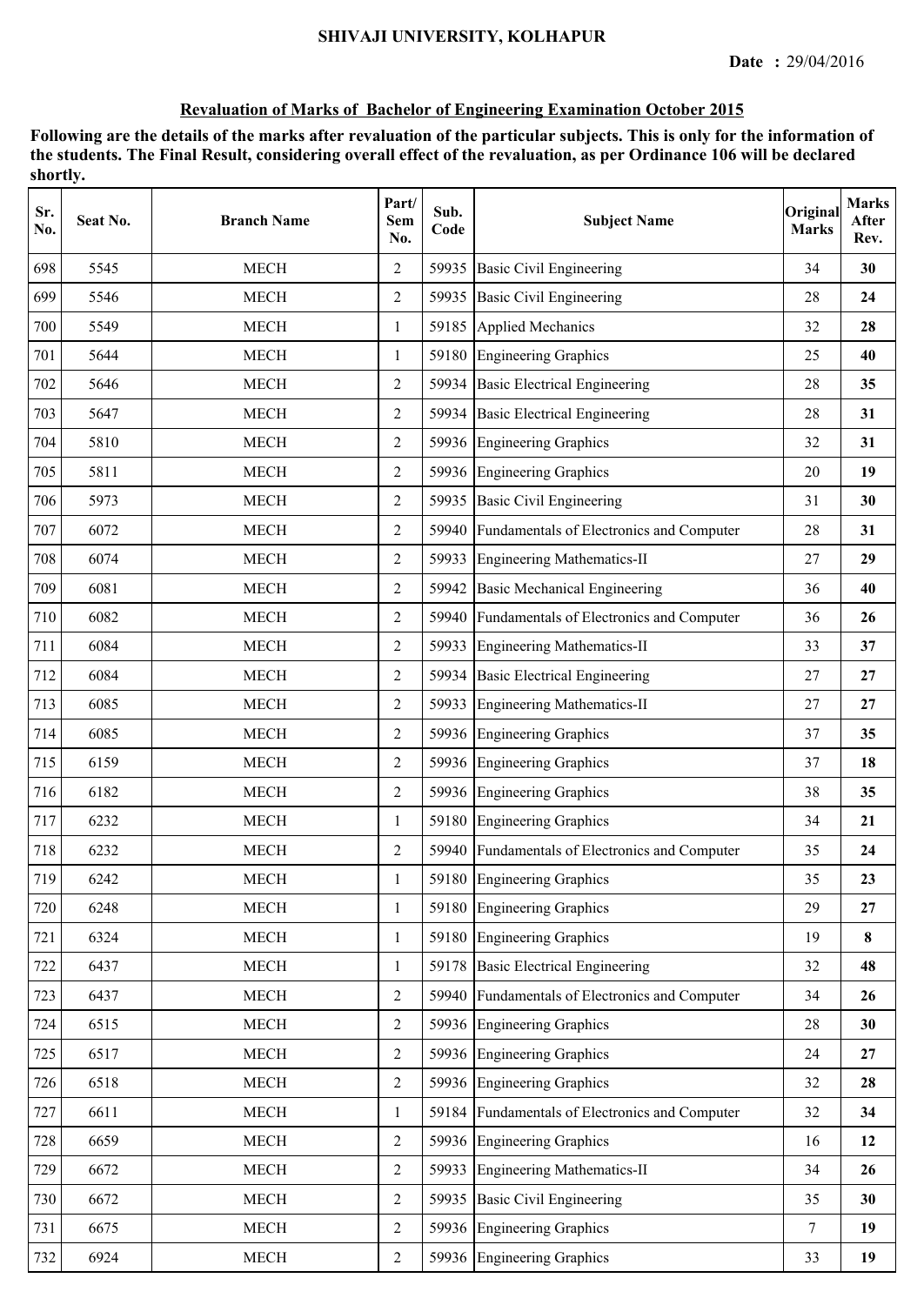| Sr.<br>No. | Seat No. | <b>Branch Name</b>    | Part/<br><b>Sem</b><br>No. | Sub.<br>Code | <b>Subject Name</b>                            | Original<br><b>Marks</b> | <b>Marks</b><br>After<br>Rev. |
|------------|----------|-----------------------|----------------------------|--------------|------------------------------------------------|--------------------------|-------------------------------|
| 733        | 7026     | <b>MECH</b>           | 2                          | 59933        | <b>Engineering Mathematics-II</b>              | 29                       | 17                            |
| 734        | 7026     | <b>MECH</b>           | $\overline{2}$             |              | 59936 Engineering Graphics                     | 28                       | 23                            |
| 735        | 7032     | <b>MECH</b>           | 2                          |              | 59936 Engineering Graphics                     | 26                       | 15                            |
| 736        | 7106     | <b>MECH</b>           | $\overline{2}$             |              | 59934 Basic Electrical Engineering             | 34                       | 27                            |
| 737        | 7107     | <b>MECH</b>           | 1                          |              | 59184 Fundamentals of Electronics and Computer | 32                       | 40                            |
| 738        | 8111     | <b>MECH</b>           | $\overline{2}$             | 59933        | <b>Engineering Mathematics-II</b>              | 23                       | 27                            |
| 739        | 8115     | <b>MECH</b>           | 2                          | 59933        | <b>Engineering Mathematics-II</b>              | 27                       | 36                            |
| 740        | 8174     | <b>MECH</b>           | 3                          | 63354        | <b>Fluid Mechanics</b>                         | 28                       | 58                            |
| 741        | 8187     | <b>MECH</b>           | 3                          | 63354        | <b>Fluid Mechanics</b>                         | 27                       | 53                            |
| 742        | 8194     | <b>MECH</b>           | 3                          | 63352        | Applied Thermodynamics                         | 17                       | 41                            |
| 743        | 8214     | <b>MECH</b>           | 3                          |              | 63351 Electrical Technology                    | 22                       | 46                            |
| 744        | 9197     | <b>MECH</b>           | $\overline{2}$             |              | 59936 Engineering Graphics                     | 28                       | 43                            |
| 745        | 9226     | <b>MECH</b>           | $\overline{2}$             |              | 59934 Basic Electrical Engineering             | 27                       | 29                            |
| 746        | 9801     | <b>MECH</b>           | $\overline{2}$             | 59934        | <b>Basic Electrical Engineering</b>            | 25                       | 35                            |
| 747        | 9888     | <b>MECH</b>           | 3                          | 63350        | Engineering Mathematics-III                    | 52                       | 77                            |
| 748        | 10975    | <b>MECH</b>           | 3                          | 63350        | Engineering Mathematics-III                    | 26                       | 47                            |
| 749        | 10987    | <b>MECH</b>           | 2                          |              | 59936 Engineering Graphics                     | 24                       | 10                            |
| 750        | 11910    | <b>MECH</b>           | $\mathbf{1}$               | 59184        | Fundamentals of Electronics and Computer       | 28                       | 24                            |
| 751        | 11914    | <b>MECH</b>           | 3                          | 63353        | Metallurgy                                     | 24                       | 46                            |
| 752        | 11926    | <b>MECH</b>           | $\overline{2}$             |              | 59936 Engineering Graphics                     | 30                       | 37                            |
| 753        | 11930    | <b>MECH</b>           | 2                          |              | 59936 Engineering Graphics                     | 32                       | 24                            |
| 754        | 11937    | <b>MECH</b>           | $\mathfrak{2}$             |              | 59933 Engineering Mathematics-II               | 29                       | 30                            |
| 755        | 12536    | <b>MECH</b>           | 3                          | 63351        | <b>Electrical Technology</b>                   | 14                       | 47                            |
| 756        | 12537    | <b>MECH</b>           | $\overline{3}$             | 63351        | <b>Electrical Technology</b>                   | 24                       | 47                            |
| 757        | 12547    | <b>MECH</b>           | $\overline{3}$             | 63351        | <b>Electrical Technology</b>                   | 20                       | 48                            |
| 758        | 12554    | MECH                  | $\overline{3}$             |              | 63351 Electrical Technology                    | 19                       | 44                            |
| 759        | 12558    | <b>MECH</b>           | $\overline{3}$             |              | 63351 Electrical Technology                    | 26                       | 48                            |
| 760        | 12945    | <b>MECH</b>           | $\overline{2}$             |              | 59936 Engineering Graphics                     | 28                       | 23                            |
| 761        | 12947    | <b>MECH</b>           | 1                          |              | 59184 Fundamentals of Electronics and Computer | 30                       | 29                            |
| 762        | 12958    | MECH                  | $\overline{2}$             |              | 59936 Engineering Graphics                     | 26                       | 22                            |
| 763        | 13323    | <b>MECH</b>           | 1                          |              | 59180 Engineering Graphics                     | 28                       | 22                            |
| 764        | 13509    | <b>MECH</b>           | 1                          | 59180        | Engineering Graphics                           | 18                       | 20                            |
| 765        | 13510    | $\operatorname{MECH}$ | $\mathbf{1}$               |              | 59180 Engineering Graphics                     | 16                       | 33                            |
| 766        | 13518    | $\operatorname{MECH}$ | $\mathbf{1}$               |              | 59180 Engineering Graphics                     | 26                       | 29                            |
| 767        | 13519    | $\operatorname{MECH}$ | $\sqrt{2}$                 |              | 59941 Applied Mechanics                        | 29                       | 30                            |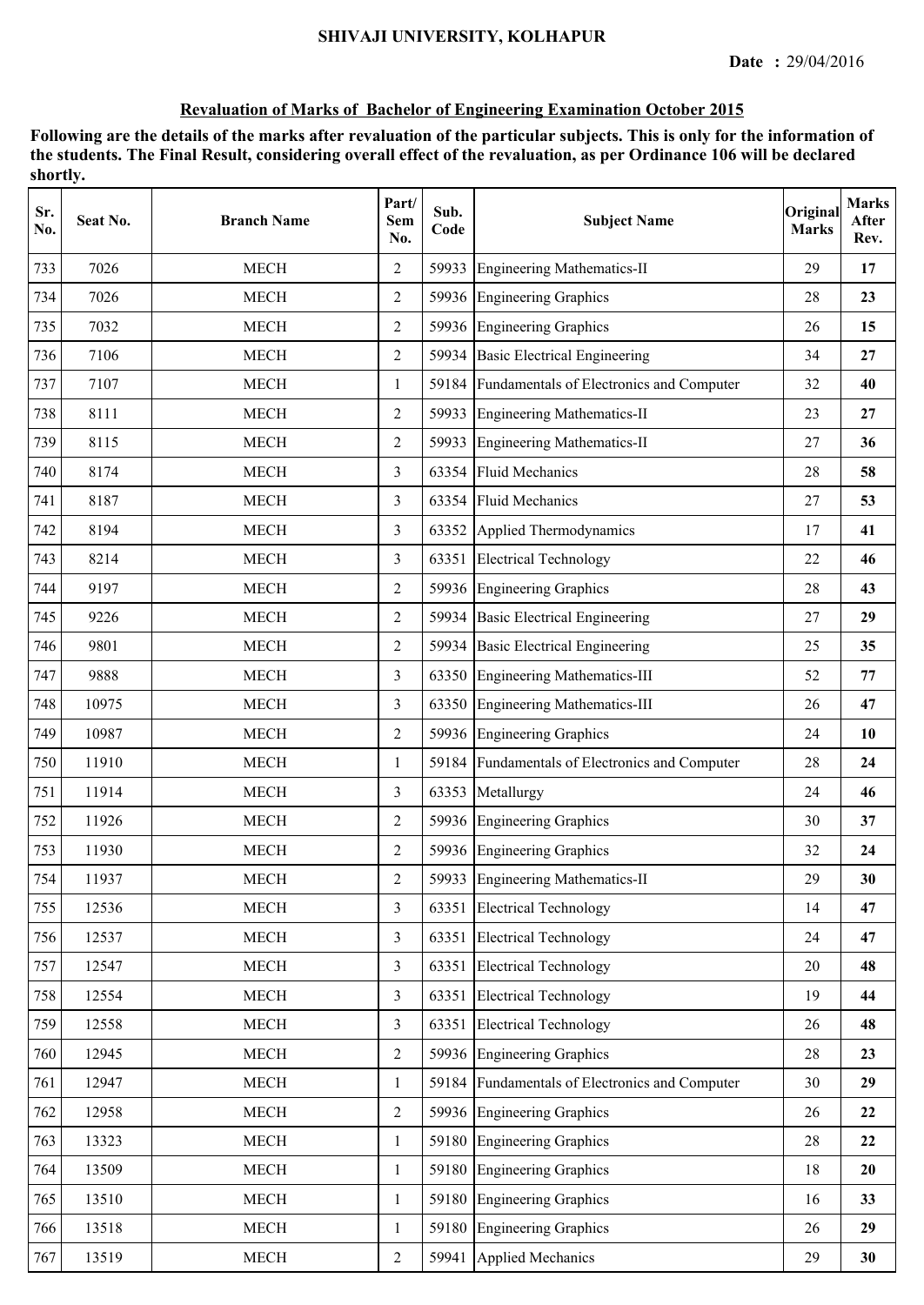| Sr.<br>No. | Seat No. | <b>Branch Name</b> | Part/<br><b>Sem</b><br>No. | Sub.<br>Code | <b>Subject Name</b>                          | Original<br><b>Marks</b> | <b>Marks</b><br>After<br>Rev. |
|------------|----------|--------------------|----------------------------|--------------|----------------------------------------------|--------------------------|-------------------------------|
| 768        | 13662    | <b>MECH</b>        | 3                          | 63351        | <b>Electrical Technology</b>                 | 15                       | 43                            |
| 769        | 13859    | <b>MECH</b>        | $\overline{2}$             |              | 59933 Engineering Mathematics-II             | 29                       | 35                            |
| 770        | 14119    | <b>MECH</b>        | $\mathbf{1}$               |              | 59180 Engineering Graphics                   | 28                       | 9                             |
| 771        | 14120    | <b>MECH</b>        | $\mathbf{1}$               |              | 59180 Engineering Graphics                   | 28                       | 18                            |
| 772        | 14778    | <b>MECH</b>        | 2                          |              | 59936 Engineering Graphics                   | 20                       | 31                            |
| 773        | 14785    | <b>MECH</b>        | $\overline{2}$             |              | 59936 Engineering Graphics                   | 26                       | 17                            |
| 774        | 15370    | <b>MECH</b>        | 2                          | 59934        | <b>Basic Electrical Engineering</b>          | 23                       | 35                            |
| 775        | 15741    | <b>MECH</b>        | $\overline{2}$             |              | 59936 Engineering Graphics                   | 28                       | 24                            |
| 776        | 15743    | <b>MECH</b>        | $\overline{2}$             |              | 59933 Engineering Mathematics-II             | 28                       | 28                            |
| 777        | 16149    | <b>MECH</b>        | $\mathbf{1}$               |              | 59185 Applied Mechanics                      | 22                       | 20                            |
| 778        | 16152    | <b>MECH</b>        | $\overline{2}$             |              | 59933 Engineering Mathematics-II             | 26                       | 9                             |
| 779        | 16837    | <b>MECH</b>        | $\overline{2}$             |              | 59936 Engineering Graphics                   | 31                       | 19                            |
| 780        | 16846    | <b>MECH</b>        | $\overline{2}$             |              | 59936 Engineering Graphics                   | 27                       | 21                            |
| 781        | 17408    | <b>MECH</b>        | $\overline{3}$             |              | 63350 Engineering Mathematics-III            | 26                       | 48                            |
| 782        | 17879    | <b>MECH</b>        | $\overline{3}$             | 63351        | <b>Electrical Technology</b>                 | 27                       | 47                            |
| 783        | 17967    | <b>MECH</b>        | 1                          |              | 59180 Engineering Graphics                   | 31                       | 25                            |
| 784        | 18323    | <b>MECH</b>        | 2                          |              | 59936 Engineering Graphics                   | 33                       | 22                            |
| 785        | 19093    | <b>MECH</b>        | 3                          | 63350        | Engineering Mathematics-III                  | 33                       | 12                            |
| 786        | 54057    | <b>MECH</b>        | 1                          |              | 59180 Engineering Graphics                   | 26                       | 33                            |
| 787        | 24006    | Mechanical         | 3                          |              | 63354 Fluid Mechanics                        | 29                       | 52                            |
| 788        | 24290    | Mechanical         | $\overline{4}$             |              | 63360 Applied Numerical Method               | 20                       | 39                            |
| 789        | 24290    | Mechanical         | 4                          |              | 63364 Machine Tools And Processes            | 9                        | 34                            |
| 790        | 24354    | Mechanical         | $\overline{4}$             | 63360        | Applied Numerical Method                     | 29                       | 35                            |
| 791        | 28304    | Mechanical         | $\overline{4}$             | 63363        | Theory Of Machines-I                         | 27                       | 32                            |
| 792        | 28311    | Mechanical         | 5                          | 66241        | <b>Control Engineering</b>                   | 21                       | 27                            |
| 793        | 28313    | Mechanical         | $\overline{4}$             | 63363        | Theory Of Machines-I                         | 16                       | 37                            |
| 794        | 29904    | Mechanical         | 5                          | 66242        | Theory of Machine - II                       | 11                       | 28                            |
| 795        | 30771    | Mechanical         | $\overline{4}$             | 63362        | Fluid And Turbo Machinery                    | 19                       | 44                            |
| 796        | 31260    | Mechanical         | $\overline{3}$             | 42660        | Engineering Mathematics -III                 | 17                       | 22                            |
| 797        | 31629    | Mechanical         | $\overline{4}$             | 63360        | Applied Numerical Method                     | 20                       | 41                            |
| 798        | 31651    | Mechanical         | 3                          | 66241        | <b>Engineering Mathematics -III</b>          | 18                       | 40                            |
| 799        | 33443    | Mechanical         | $\overline{4}$             | 43593        | Numerical Methods                            | 22                       | 45                            |
| 800        | 37064    | Mechanical         | 6                          | 45573        | Industrial Management And Operation Research | 31                       | 25                            |
| 801        | 37290    | Mechanical         | 5                          | 66245        | Manufacturing Engineering                    | 45                       | 71                            |
| 802        | 38797    | Mechanical         | 5                          | 66241        | Control Engineering                          | 33                       | 36                            |